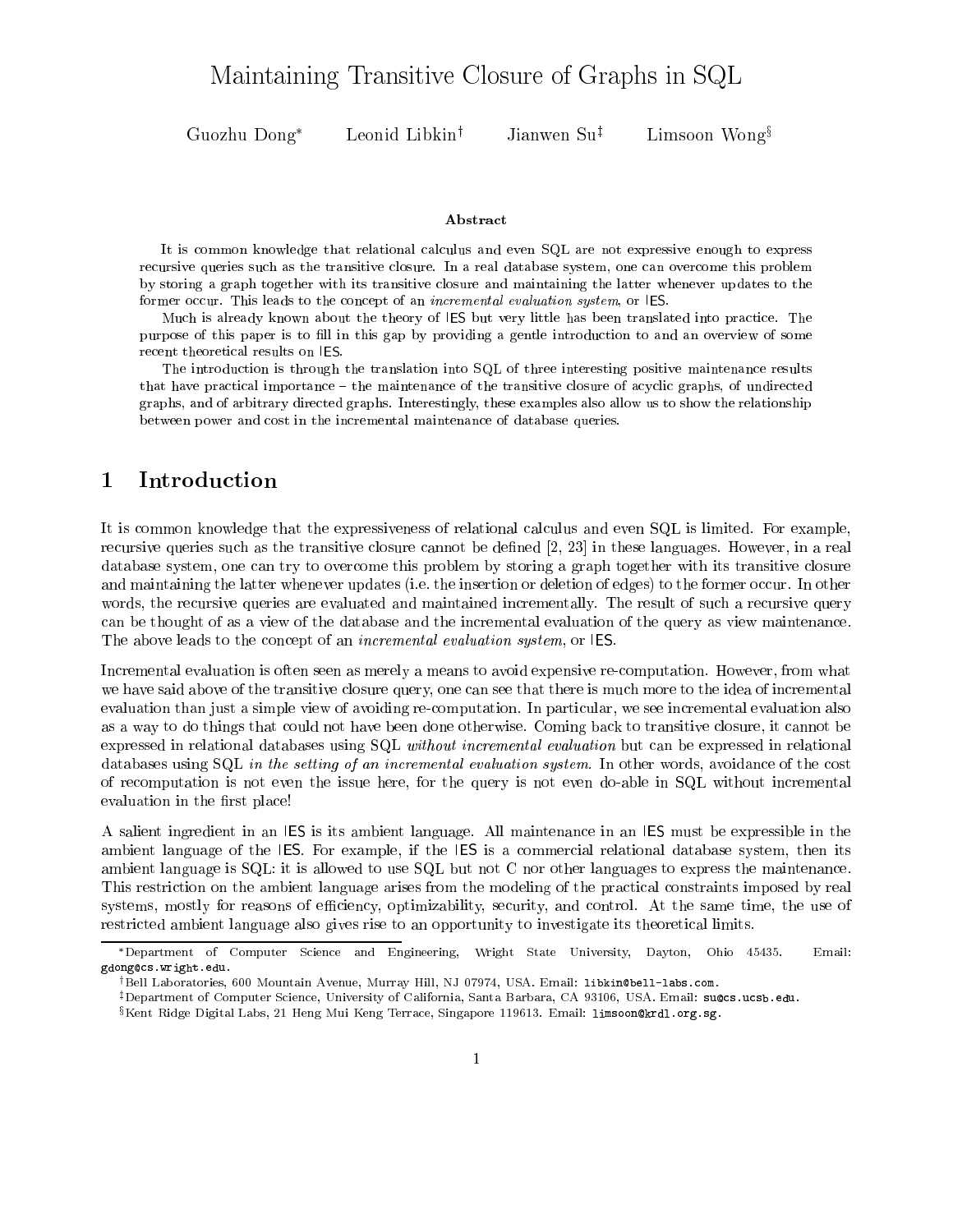Much is already known about the theory of IES [9, 19, 11, 12, 17, 14, 13, 16, 8, 22, 27, 26, etc.]. However, very little has been translated into practice, perhaps for the reason that work on the theory of IES iscast in an abstract mathematical form and the translation to SQL database systems is not always obvious.<sup>1</sup> The ob jectives of this paper are two folds: Firstly, we select three interesting positive results that have practical importance and show how to realize them in commercial SQL database systems. Secondly, we aim to provide a gentle overview of some recent theoretical results on IES.<br>The three results that we translate into SQL concern the maintenance of the transitive closure of various kinds of

graphs. The computation of transitive closure is the determination of the existence of a path between nodes in a graph. Our choice is motivated from two perspectives. Firstly, transitive closure is the canonical representative of recursive queries. It is known to be inexpressible in relational calculus and SQL [2, 23]. Secondly, transitive closure has so much practical importance to the extent that several non-standard versions of SQL included special operators for implementing it.<sup>2</sup> Thus a technique for maintaining transitive closure in standard commercial SQL database systems would be very interesting. We should also emphasize that the approach illustrated in (Section 4 of ) this paper can be generalized; in fact, it leads to a uniform way to implement all queries in the polynomial hierarchy [21] using standard commercial SQL database systems.

# Organization

We consider maintaining the transitive closure of three kinds of graphs in commercial SQL database systems: acyclic directed graphs, undirected graphs, and arbitrary directed graphs.

Acyclic graphs are the focus of Section 2. The transitive closure of these graphs are very easy to maintain in commercial SQL database systems, requiring no more than the equivalent of pure relational calculus [13]. This example is also a good illustration of the power of the IES model, because it is well known [2, 23] that pure relational calculus and even SQL cannot compute from scratch the transitive closure of such graphs.

Undirected graphs are the focus of Section 3. The first known technique for maintaining the transitive closure of undirected graphs using relational calculus (or equivalently, first-order logic) as the ambient language was that of  $[27]$ . A more space-efficient technique using relational calculus was reported later in  $[14, 15]$ . The maintenance of the transitive closure of undirected graphs using SQL is more involved and more expensive than acyclic graphs. In particular, the maintenance of the transitive closure of acyclic graphs is very economical on space because all we need to store are the transitive closure and the graph itself, whereas some additional binary relations must be maintained for the maintenance of the transitive closure of undirected graphs. Such additional relations are called "auxiliary" relations. These auxiliary relations should not be confused with temporary intermediate relations: The former are used to store information between updates whereas the latter are only used to simplify the expression of the SQL queries.

Arbitrary directed graphs are the focus of Section 4. In contrast to the other two classes of graphs, the maintenance of the transitive closure of arbitrary directed graphs is much more complicated and costly. In fact, at the time of writing, it is still open whether the transitive closure of such graphs can be maintained using pure relational calculus [9] after edge deletions. However, a technique for maintaining the transitive closure of arbitrary directed graphs using SQL was recently discovered [22]. The technique is quite expensive in terms of space: We need to maintain an auxiliary relation which makes use of up to an exponential number of integers not appearing in the input graph. In contrast, the maintenance for undirected and acyclic graphs does not make use of constants not in the input graph.

In Section 5, we discuss the complexity of our three example implementations. We demonstrate that for acyclic and undirected graphs only a small constant number of joins are required to carry out the maintenance, giving them considerable performance advantage over typical transitive closure implementations based on iterated joins.

<sup>&</sup>lt;sup>1</sup>We are only aware of one system, called ADEPT [29], that implements incremental maintenance of transitive closure of some classes of graphs.

<sup>2</sup>We also note that the SQL3 proposal does include a recursive construct that enables it to express the transitive closure. However, ma jority of systems are still only SQL92 compliant.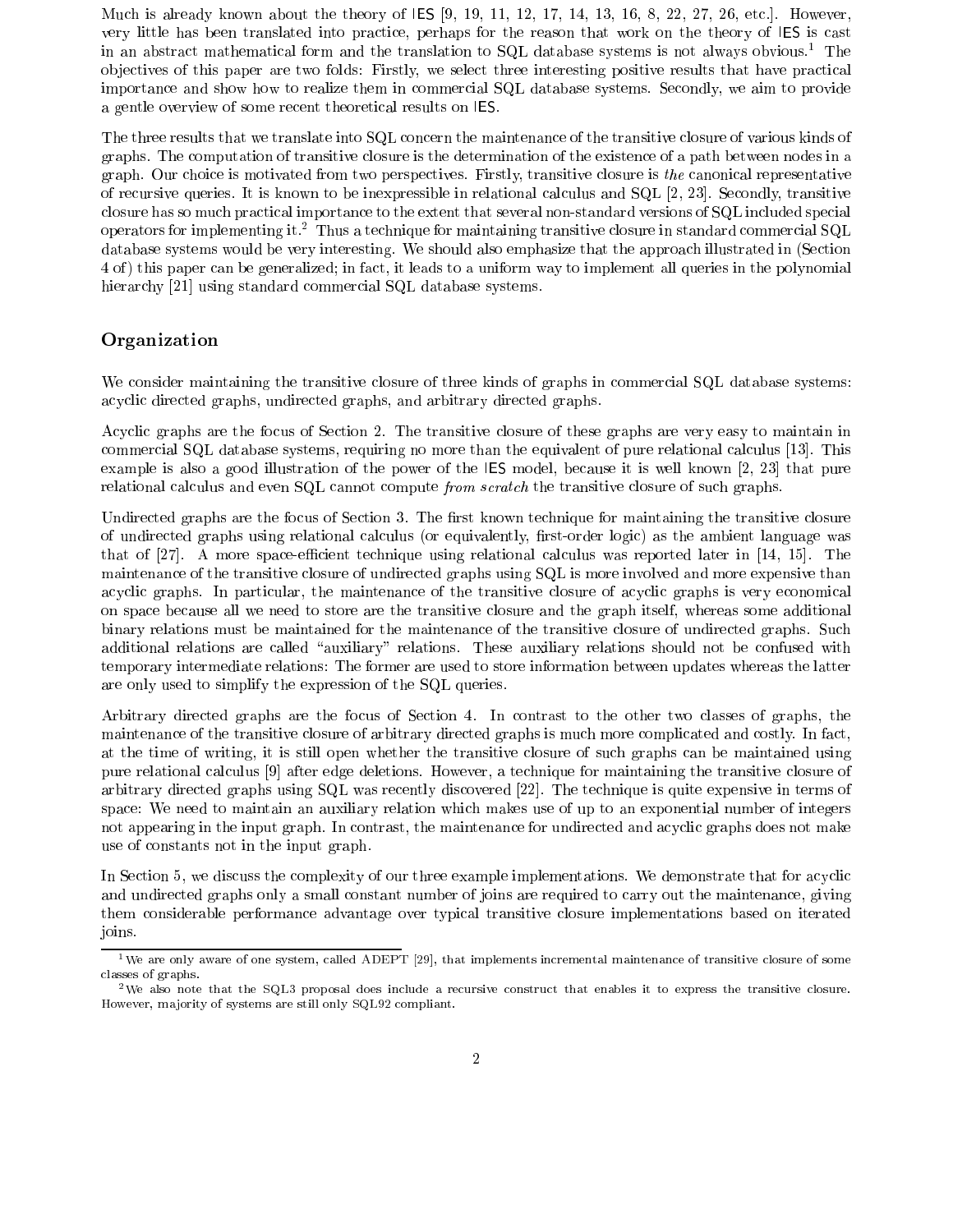Finally, Section 6 concludes the paper with an account of the more theoretical aspects of IES. In particular, we contrast results on IES that use pure relational calculus as their ambient language to those that use SQL as their ambient language.

#### $\overline{2}$ 2 Transitive Closure of Acyclic Graphs

It is appropriate to introduce the practical aspect of IES using a simple interesting example. So we show how to maintain the transitive closure of acyclic graphs in SQL database systems here. It is a good illustration of the power of the IES model, because it is well known [2, 23] that pure relational calculus and even SQL cannot compute from scratch the transitive closure of such graphs.

We base this section on the theoretical work reported in [13, 10]. In particular, the SQL queries given below are derived from [13, 10]. We assume the following schemas:  $G(Start, End)$  for the input graph and  $TC(Start, End)$ for the transitive closure. The interpretation of these two tables is as follow. A tuple  $(x, y)$  is in the table G if and only if there is a directed edge from the node x to the node y in the input graph. A tuple  $(x, y)$  is in the table TC if and only if there is a directed path from the node x to the node y in the input graph. Our problem is to use SQL queries to maintain the relationship between  $G$  and  $TC$  described above when an edge is added to or deleted from the table  $G$ .

# Maintenance Under Insertions

Suppose an edge  $(a, b)$  is inserted. We maintain TC as follows. First all new tuples and possibly some old ones are constructed and stored in a temporary relation,  $TC\text{-}NEW$ . Then the truly new tuples in  $TC\text{-}NEW$  are merged into TC.

```
SELECT *
(1) FROM (SELECT Start = TC.Start, End = b
         FROM TC
         WHERE TC. End = a
        UNION
(2) SELECT Start = a, End = TC.End
         FROM TC
         WHERE b = TC.Start
        UNION
(3) SELECT Start = TC1.Start, End = TC2.End
         FROM TC AS TC1, TC AS TC2
         WHERE TC1. End = a AND TC2. Start = b
        ) AS T
   INTO TEMP TC-NEW
   INSERT INTO TC-NEW (Start, End)
(4) VALUES (a, b)
   SELECT *
   FROM TC-NEW AS T
   WHERE NOT EXISTS (SELECT *
                     FROM TC
                     WHERE TC.Start=T.Start AND TC.End=T.End)
   INTO TEMP DELTA
   INSERT INTO TC
```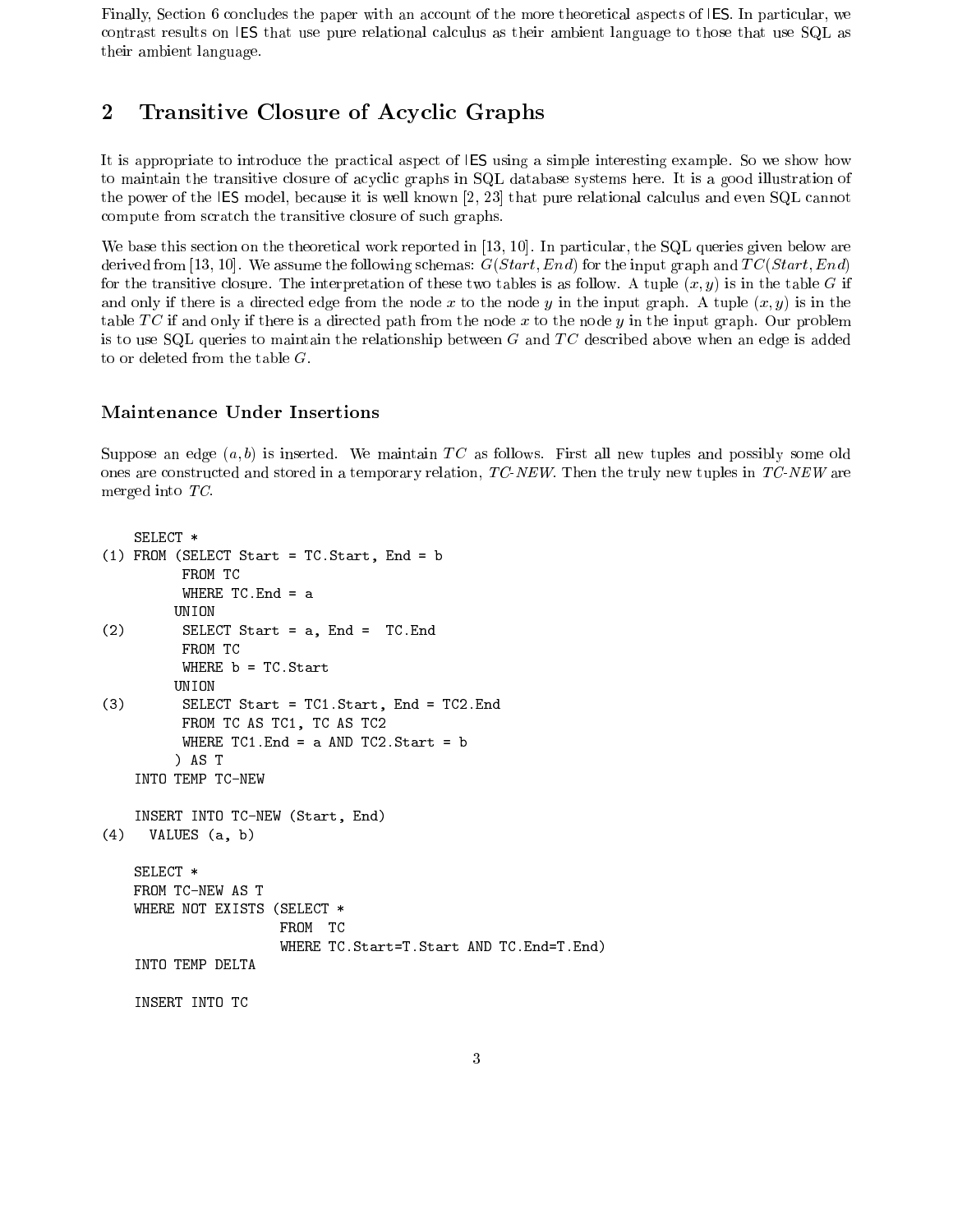

Figure 1: Transitive closure of graph when new edge is inserted

SELECT \* FROM DELTA

Essentially, the new transitive closure is obtained by adding to the old transitive closure the following (Figure 1): (1) all new paths constructed by adding the new edge  $(a, b)$  to the back of an existing path ending at a, (2) all new paths constructed by adding the new edge  $(a, b)$  to the front of an existing path starting at b, (3) all new paths constructed by inserting the new edge  $(a, b)$  between an existing path ending at a and an existing path starting at b, and (4) the new edge itself.

# Maintenance Under Deletions

Suppose an existing edge  $(a, b)$  is deleted. The maintenance of TC is a slightly more complicated problem and some theoretical insight is required in order to see why it can be done using nothing more than SQL or even pure relational calculus [13].

### Step 1: Finding the suspects

We derive and store in a temporary table  $SUSPECT(Start, End)$  all those pairs  $(x, y)$  such that there is a path in the old graph (the one before the deletion) from x to y that goes through the edge  $(a, b)$ .

```
SELECT *
FROM (SELECT Start = X.Start, End = Y.End
      FROM TC AS X, TC AS Y
      WHERE X.End = a AND Y.Start = b
    UNION
      SELECT Start = X.Start, End = b
      From TC AS X
      WHERE X. End = a
    UNION
      SELECT Start = a, End = X.End
      FROM TC AS X
      WHERE X.Start = b
    UNION
      SELECT Start = a, End = b
      FROM TC AS X
      WHERE X.Start = a AND X.End = b)INTO TEMP SUSPECT
```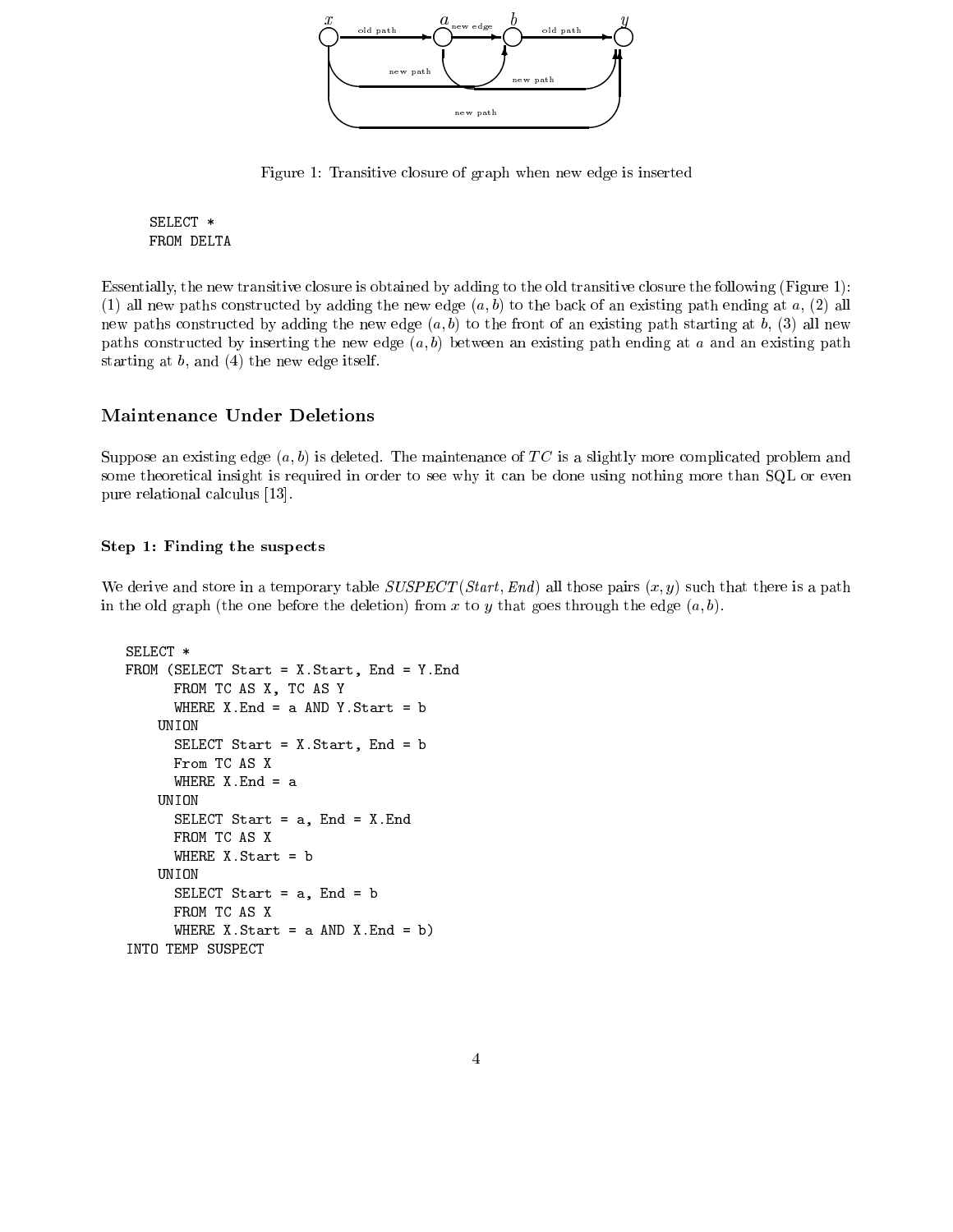### Step 2: Finding the trusty guys

We derive and store in a temporary table  $TRUSTY(Start, End)$  those paths in TC that are clearly unaffected by the deletion of the edge  $(a, b)$ . Obviously, these can be obtained by (1) deleting SUSPECT from TC and (2) including the other edges of G.

```
SELECT *
(1) FROM (SELECT *
            FROM TC
            WHERE NOT EXISTS (SELECT *
                                FROM SUSPECT
                                WHERE SUSPECT.Start = TC.Start AND
                                       SUSPECT.End = TC.End)
           UNION
(2) SELECT *
            FROM G
            WHERE G.S \text{ tart} \iff A \text{ AND } G.E \text{ nd} \iff bINTO TEMP TRUSTY
```
### Step 3: Deleting the bad guys

The new transitive closure contains (1) all  $TRUSTY$  paths, (2) all paths constructed by concatenating two consecutive TRUSTY paths, and (3) all paths constructed by concatenating three consecutive TRUSTY paths. From the result of [13, 10], these constitute all paths that should be in the new transitive closure. To see this, consider a path in the desired transitive closure going through exactly the nodes  $x_1, x_2, ..., x_k$  in the given order. Suppose there is  $i < j$  such that  $(x_i, x_j)$  is in SUSPECT but not in TRUSTY. Then there is a tightest pair of u and v such that  $i \leq u < v \leq j$ , and  $(x_u, x_v)$  is in SUSPECT. If  $v = u + 1$ ,  $(x_u, x_v)$  is an edge and thus is in TRUSTY and both  $(x_1, x_u)$  (provided  $u \neq 1$ ) and  $(x_v, x_k)$  (provided  $v \neq k$ ) are in TRUSTY. Thus this path can be obtained by concatenating up to three TRUSTY paths. If  $v > u + 1$ , then both  $(x_1, x_{u+1})$  and  $(x_{u+1}, x_k)$  are in TRUSTY. Thus this path can be obtained by concatenating two TRUSTY paths. All other paths are already captured by  $TRUSTY$ . So we can simply delete from  $TC$  all other paths.

```
SELECT *
(1) FROM (SELECT *
          FROM TRUSTY
        UNION
(2) SELECT T1.Start, T2.End
          FROM TRUSTY T1, TRUSTY T2
          WHERE T1.End = T2.Start
        UNION
(3) SELECT T1.Start, T3.End
          FROM TRUSTY T1, TRUSTY T2, TRUSTY T3
          WHERE T1. End = T2. Start AND T2. End = T3. Start)
    INTO TEMP TC-NEW
   DELETE FROM TC
   WHERE NOT EXISTS (SELECT *
                     FROM TC-NEW T
                     WHERE T.Start = TC.Start AND T.End = TC.End)
```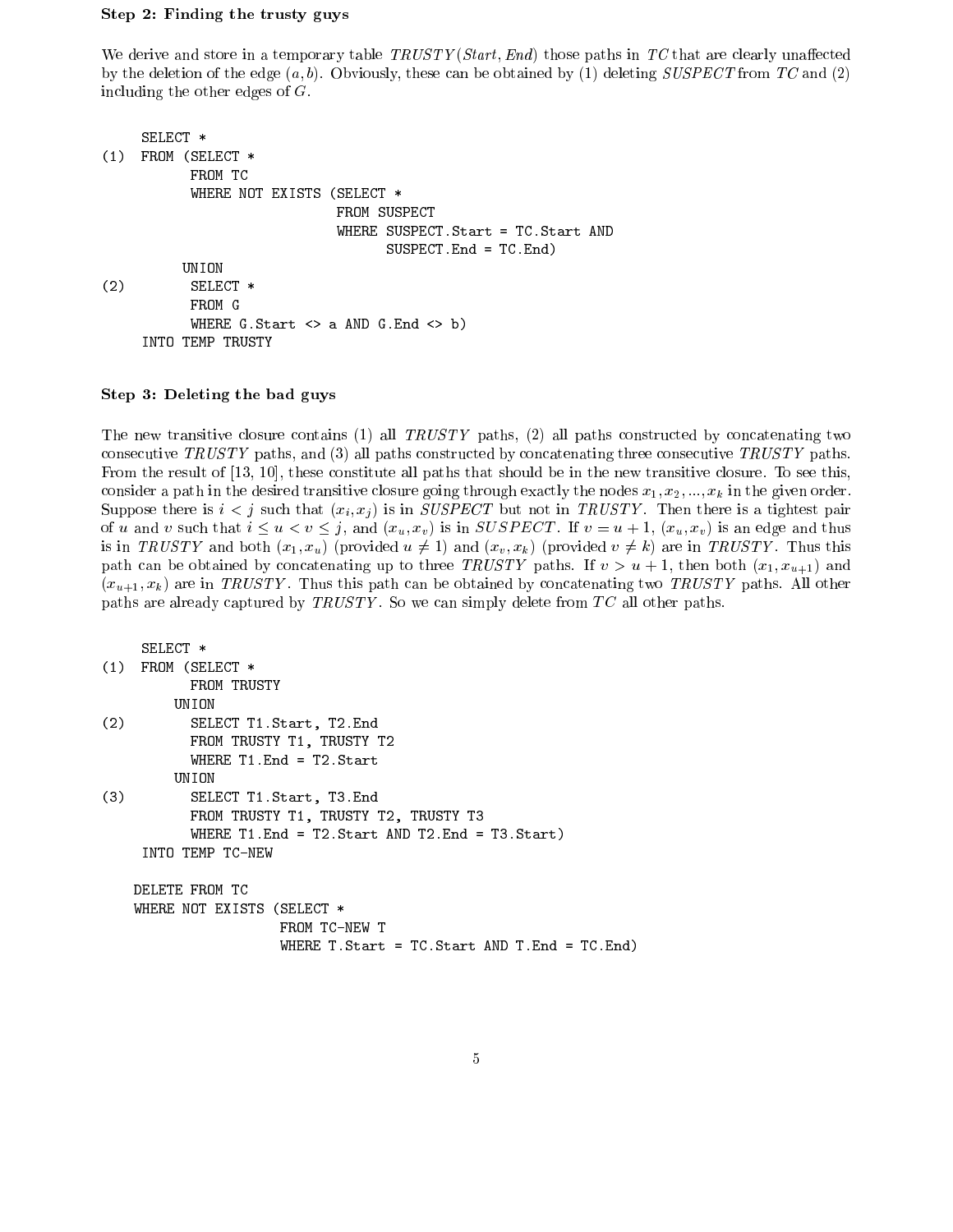

Figure 2: An acyclic graph

# An Example for the Deletion Case

We illustrate the maintenance by considering deleting the edge  $(a, b)$  from the acyclic graph given in Figure 2.

 $\mathbf{S}$ tep 1 The contents of  $\mathcal{S}$ USIECI are as follows:

| <b>SUSPECT</b> |     | <b>TRUSTY</b> |     |
|----------------|-----|---------------|-----|
| Start          | End | Start         | End |
|                |     |               | a   |
|                |     |               | C.  |
| a              |     | C             |     |
| a              |     |               | a   |
| C              |     | Ċ             |     |
| r              |     |               |     |

 $\mathcal{S}$  contents of TRUSTY are given above.

 $S$ tep 3 All the good paths are now derived from TRUSTY through zero, e.g. for the case of (0, c), one, e.g. (0, 0), or two joins, e.g.  $(0, 1)$ , followed by projections. TC is updated by deleting those paths that are not good. It is more instructive to visualize all the edges other than  $(a, b)$  as a sequence of edges.

#### 3 3 Transitive Closure of Undirected Graphs

In this section we show how to maintain the transitive closure of undirected graphs in SQL. An undirected graph contains the edge from a node y to a node x whenever it contains the edge from x to y. In contrast to the acyclic graphs case of the previous section, the transitive closure of these graphs can only be maintained if we store additional relations which are called *auxiliary* relations. The auxiliary relations are used to maintain information between updates to the graph.

The first IES that maintains the transitive closure of undirected graph using nothing more than pure relational calculus was given in [27] and an improved (space-wise optimal) IES was subsequently developed in [14]. The SQL queries sketched below are mainly derived from the former, except for the explicit maintenance and use of the total order.

We again assume the following schemas:  $G(Start, End)$  for the input undirected graph and  $TC(Start, End)$  for the transitive closure. Since values in a tuple have explicit positions, we assume that  $G$  and  $TC$  stored are symmetric. Although each update on G specifies an (ordered) pair  $(a, b)$ , the actual changes to G are always made in terms of both  $(a, b)$  and  $(b, a)$ . The SQL queries given in this section assume that the updates are given in ordered pairs. Without this assumption the maintenance is much more involved; see [14] for the solution without this assumption.

To maintain  $TC$ , we need to use some auxiliary relations that we must also maintain using  $SQL$ . LESSTHAN(Small, Large) for a total order on all nodes in the graph,  $FOREST(A, B)$  for a spanning forest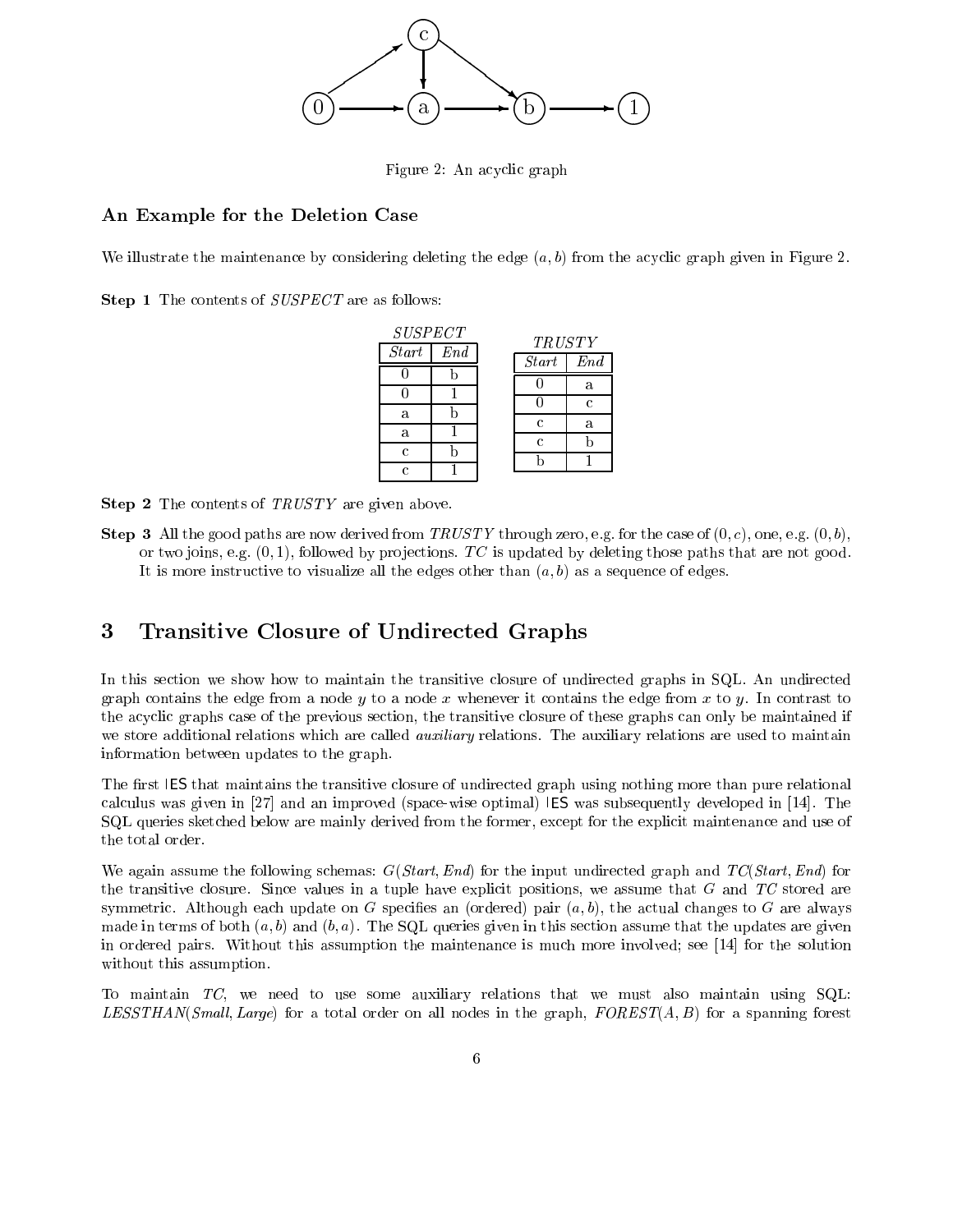of the graph (FOREST is also symmetric), THROUGH( $A, V, B$ ) indicating that V is on the unique path from A to B in FOREST if the nodes A and B are connected. The contents of the auxiliary relations are dependent on the order of the updates to the graph, i.e. the update history leading to the current graph.

The order relation LESSTHAN is used for choosing an edge from a set of edges satisfying the same condition. This ordering is needed because a graph can have several distinct spanning forests and our incremental evaluation system has to select only one of them. It does not matter which one we select, but we do have to select one. If an ordering on the nodes are available from the underlying relational database system, then we do not need LESSTHAN. For example, if the nodes are strings then we can use the string comparison operator of SQL instead of LESSTHAN.

# Deriving Transitive Closure From THROUGH

Recall that the table THROUGH is set up to contain a tuple  $(a, m, b)$  if and only if a and b are connected and m is on the unique path from a to b in the spanning forest in  $FOREST$ . We can derive the transitive closure of our undirected graph as a view of THROUGH straightforwardly.

CREATE VIEW TC (Start, End) AS SELECT DISTINCT Start=A, End=B FROM THROUGH

We need to demonstrate how to maintain the auxiliary tables LESSTHAN, FOREST, and THROUGH in SQL. First, we define the following view,  $GNODES$ , to hold all nodes in  $G$ .

```
CREATE VIEW GNODES (Node) AS
  SELECT Node=Start
 FROM G
 UNION
  SELECT Node=End
```
Note that UNION in SQL removes all duplicates by default.

# Maintenance of the Total Order LESSTHAN

The first auxiliary relation we maintain after an update to  $G$  is LESSTHAN. Recall that LESSTHAN is a total ordering on the nodes to help us later in choosing an edge from a set of edges satisfying the same condition. Note that if an ordering on the nodes are available from the underlying relational database system, then we do not need LESSTHAN. For example, if the nodes are strings then we can use the string comparison operator of SQL instead of LESSTHAN.

Suppose an edge  $(a, b)$  is inserted. We update LESSTHAN by executing Expand  $(a)$ , Expand  $(b)$ , Initial  $(a, b)$ , where  $Expand(x)$  is the following update that makes x larger than all other nodes in the total order, provided that  $x$  is new.

INSERT INTO LESSTHAN (Small, Large) SELECT Small=Node, Large=x FROM GNODES WHERE x NOT IN (SELECT \* FROM GNODES)

and  $Initial(x, y)$  is the following update which simply inserts  $(a, b)$  to LESSTHAN when LESSTHAN is empty.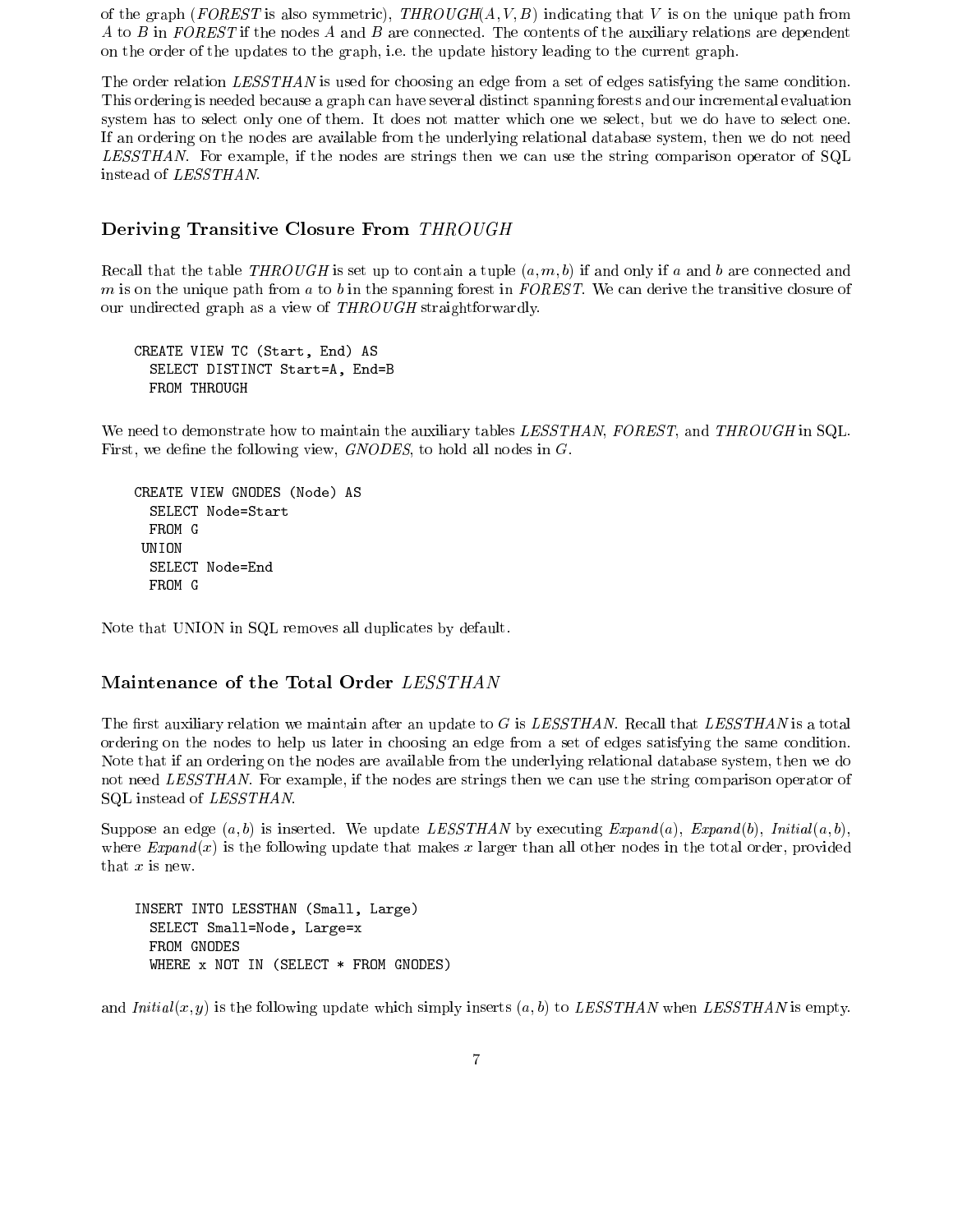INSERT INTO LESSTHAN (Small, Large) SELECT DISTINCT Small=x, Large=y FROM G WHERE NOT EXISTS (SELECT \* FROM LESSTHAN)

Suppose an edge  $(a, b)$  is deleted from G. We update LESSTHAN by executing Shrink $(a)$ , Shrink $(b)$ , where  $Shrink(x)$  is the following update that removes x from the total order, provided the node x no longer exists.

```
DELETE FROM LESSTHAN
  WHERE x NOT IN (SELECT * FROM GNODES)
        AND (Small=x OR Large=x)
```
Suppose a new edge  $(a, b)$  is inserted. We first update LESSTHAN as described above. There is a need to change  $FOREST$  only if the inserted edge connects two previously disconnected trees (or equivalently a and b were not previously connected). Therefore we maintain  $FOREST$  as follows:

```
INSERT INTO FOREST
  SELECT A=Start, B=End
  WHERE NOT EXISTS (SELECT *
                    FROM THROUGH
                    WHERE A=a AND B=b)
        AND (Start=a AND End=b OR Start=b AND End=a)
```
The queries for adjusting THROUGH resembles in a way the maintenance of TC of directed graphs after the insertion of edges. However, THROUGH is symmetric, i.e. if  $(x, v, y)$  is in THROUGH then so is  $(y, v, x)$ ; this complicates the expression. To make it simple, we first create the following temporary relation.

```
SELECT *
FROM (SELECT A=N.Node, V=N.Node, B=N.Node
     FROM GNodes N
    UNION
     SELECT *
     FROM THROUGH)
      FROM THROUGH)
INTO TEMP T-STAR
```
Using T-STAR we apply the following updates.

INSERT INTO THROUGH

- (1) SELECT A=T1.A, V=N.Node, B=T2.B FROM GNODES AS N, T-STAR AS T1, T-STAR AS T2 WHERE T1.B=a AND T2.A=b AND N.Node=T1.V UNION
- (2) SELECT A=T1.A, V=N.Node, B=T2.B FROM GNODES AS N, T-STAR AS T1, T-STAR AS T2 WHERE T1.B=a AND T2.A=b AND N.Node=T1.V AND N.Node=T2.V UNION
- (3) SELECT A=T1.B, V=N.Node, B=T2.A FROM GNODES AS N, T-STAR AS T1, T-STAR AS T2 WHERE T1.B=a AND T2.A=b AND N.Node=T1.V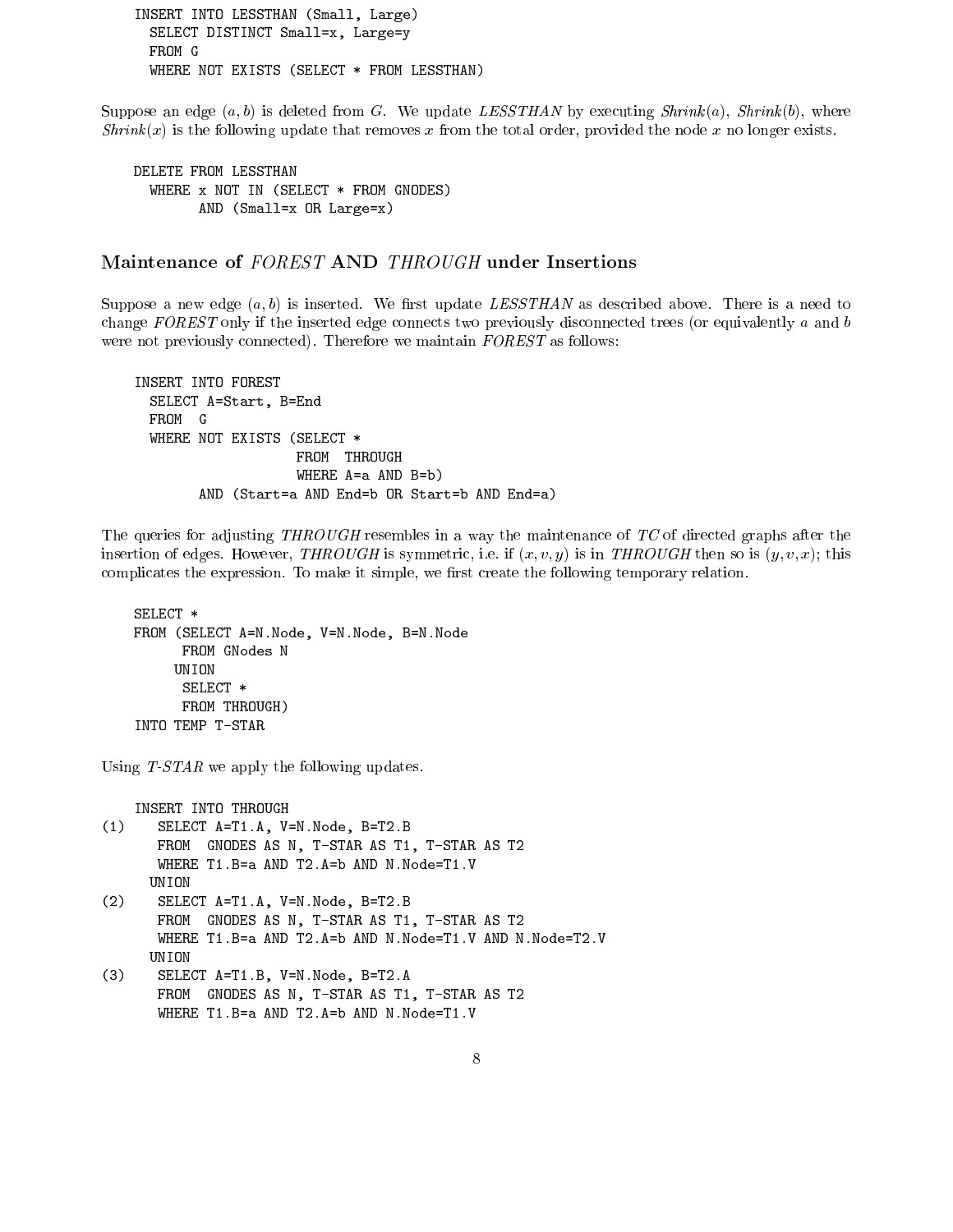

Figure 3: "Connecting" two paths using the new edge

```
UNION
(4)SELECT A=T1.B, V=N.Node, B=T2.A
      FROM GNODES AS N, T-STAR AS T1, T-STAR AS T2
      WHERE T1.B=a AND T2.A=b AND N.Node=T1.V AND N.Node=T2.V
```
Parts (1) and (2) above "connect" paths using the new edge  $(a, b)$  (see Figure 3), while Parts (3) and (4) make THROUGH symmetric.

# Maintenance of FOREST AND THROUGH under Deletions

Suppose an existing edge  $(a, b)$  is deleted. We proceed by first updating LESSTHAN. If  $(a, b)$  is in FOREST, we remove it. Deleting  $(a, b)$  from FOREST may cause one tree to split into two. When this happens, there can be none or several edges in  $G$  which connect these two trees. For the former, we only need to eliminate relevant tuples in  $THROUGH$  to complete the maintenance. For the latter, we first delete relevant tuples (to  $(a, b)$  from THROUGH; then we pick a replacement edge and insert it into FOREST; finally we insert tuples that are relevant to the replacement edge. The procedure of inserting the replacement edge is identical to the maintenance of FOREST and THROUGH upon an insertion and thus the details are omitted. We describe the deletion and replacement edge selection steps in the following.

### Step 1: Identify a replacement edge

In the case when the deleted edge  $(a, b)$  is in FOREST, we select a replacement edge and put it into a temporary relation  $REP$ . This is done in two steps. First we find all possible replacement edges.

```
SELECT *
FROM G
WHERE EXISTS (SELECT DUMMY = 1
                  FROM THROUGH AS T1, THROUGH AS T2
                  WHERE T1.A=Start AND T1.V=a AND T1.B=b AND
                          T2.A=a AND T2.V=b AND T2.B=End)
                          T2. And T2. And T2. And T2. And T2. And T2. And T2. And T2. B=End) and T2. B=End) and T2. B=End) and T2. B=End
  AND EXISTS (SELECT *
                  WHERE A=a AND B=b)
INTO TEMP REP-ALL
```
We then pick the smallest edge in REP-ALL according to the total order LESSTHAN and store it in REP. Note that REP has exactly one edge. Note that if the underlying relational database provides an ordering on the nodes, then this piece of SQL codes can be replaced by using the appropriate comparison operation in SQL.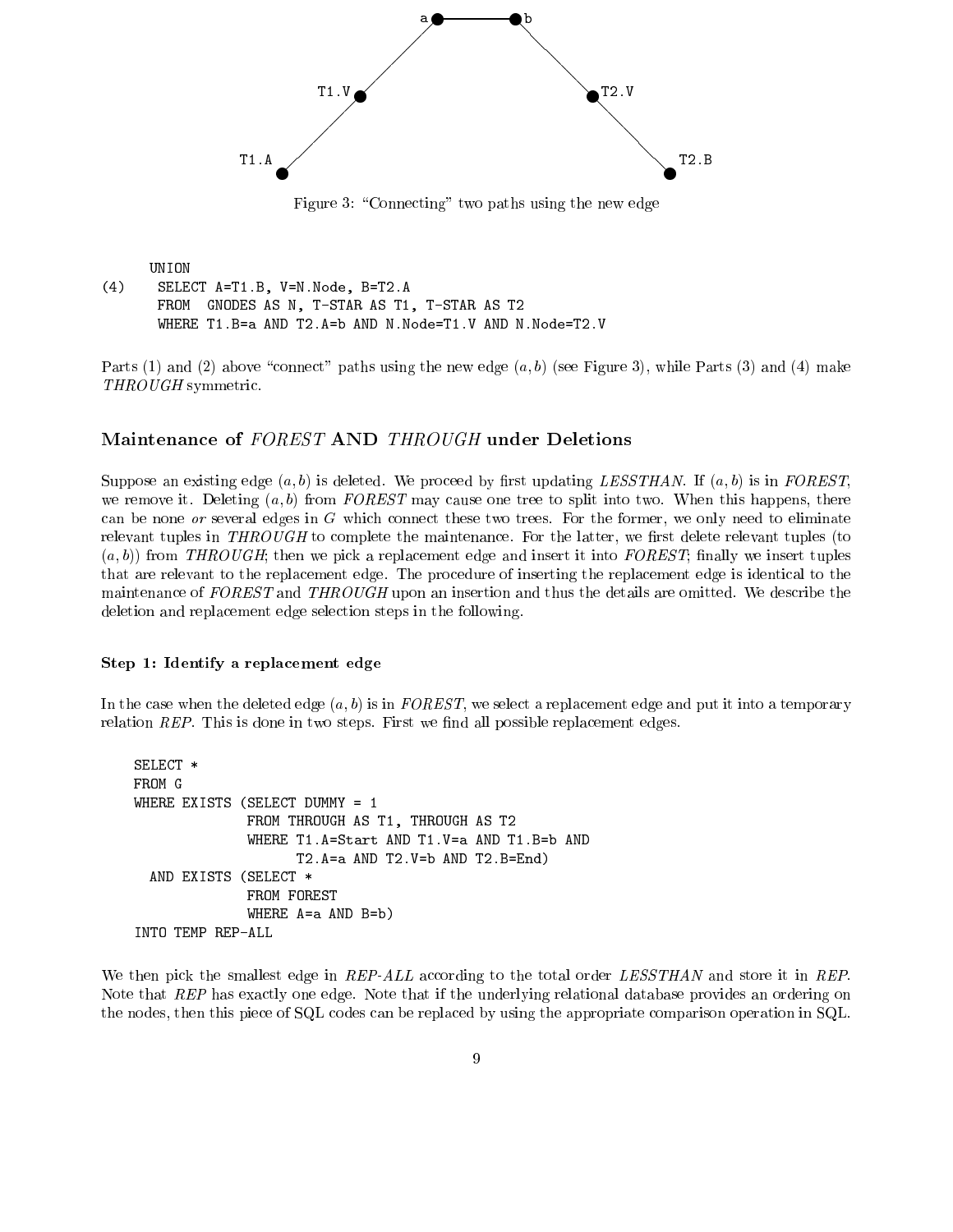```
SELECT DISTINCT Start, End
FROM REP-ALL AS R, LESSTHAN
WHERE NOT EXISTS (SELECT *
                  FROM REP-ALL AS R1, LESSTHAN AS LT
                  WHERE R1.Start=LT.Small AND R.Start=LT.Large
                     OR (R1.Start=R.Start AND
                         R1.End=LT.Small AND R.End=LT.Large)
  AND Small=Start AND Large=End
INTO TEMP REP
```
## $S$ tep 2: Delete relevant edges in T $H$ ROUGH

Intuitively, if a tuple  $(x, v, y)$  in THROUGH such that the edge  $(a, b)$  is on the unique path between  $x, y$ , the tuple must be deleted. This happens exactly when  $THROUGH$  contains both  $(x, a, b)$  and  $(a, b, y)$ .

```
SELECT *
(1) FROM (SELECT T.*
         FROM THROUGH AS T, THROUGH AS T1, THROUGH AS T2
         WHERE T1.V=a AND T1.B=b AND T2.A=a AND T2.V=b
           AND T1.A=T.A AND T2.B=T.B
           AND EXISTS (SELECT * FROM FOREST WHERE A=a AND B=b)
       UNION
(2) SELECT T.*
         FROM THROUGH AS T, THROUGH AS T1, THROUGH AS T2
         WHERE T1.V=a AND T1.B=b AND T2.A=a AND T2.V=b
           AND T1.A=T.B AND T2.B=T.A
           AND EXISTS (SELECT * FROM FOREST WHERE A=a AND B=b))
   INTO TEMP DELTA
   DELETE FROM THROUGH
     SELECT *
     FROM DELTA
```
Again, Part (2) above is to delete tuples that are symmetric to those deleted in Part (1).

### Step 3: Insert the replacement edge

The step to insert the edge in REP into FOREST and maintain THROUGH is almost identical to the insertion case.

 $S(\mathbf{e})$  4: Delete  $(a, b)$  from FOREST

The final step is to delete  $(a, b)$  from  $FOREST$ .

DELETE FROM FOREST WHERE A=a AND B=b OR A=b AND B=a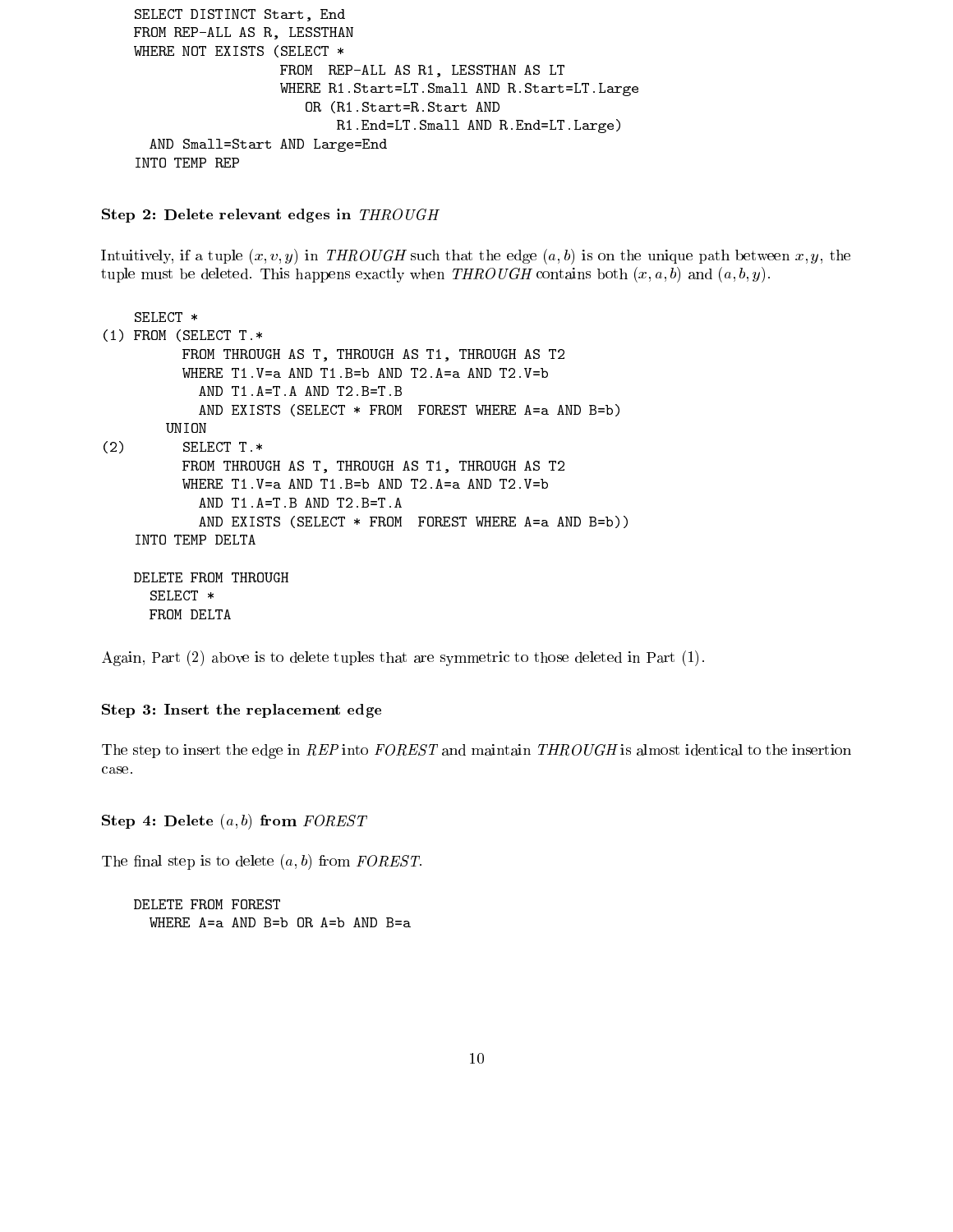# An Example

It should be pointed out that  $G$ , FOREST, and the first and last columns of THROUGH are symmetric and we only show half of the edges for clarity; furthermore, LESSTHAN is not symmetric and only the chain part is shown.

Suppose our graph  $G$  is as follows.

|              |              |       | <i>LESSTHAN</i> |            | <b>FOREST</b> |   | <b>THROUGH</b>      |            |  |
|--------------|--------------|-------|-----------------|------------|---------------|---|---------------------|------------|--|
| <i>Start</i> | $\emph{End}$ | Small | Large           |            |               | л |                     | B          |  |
| a            |              | a     |                 | a          |               | a | a,<br>JJ.           |            |  |
| C            |              |       | $\epsilon$      | $\epsilon$ | е             | C | $\mathbf{c}$ .<br>е | $\epsilon$ |  |
| C            | е            |       |                 |            | е             |   | 'e<br>α             | $\epsilon$ |  |
|              | е            |       | e               |            |               | C | e<br>с.<br>α        |            |  |
|              |              |       |                 |            |               |   |                     |            |  |

Then the corresponding LESSTHAN, FOREST, and THROUGH relations can be as above. We use the notation  $(a, a/b, b)$  as a shorthand for the two tuples of  $(a, a, b)$  and  $(a, b, b)$ .

Suppose we now insert the edge  $(b, c)$ . Since both nodes are already in G, LESSTHAN is not modified. Our maintenance algorithm will add the following tuples into the remaining two relations:

| $+ FOREST$ |   |   | $+THROUGH$                    |   |  |
|------------|---|---|-------------------------------|---|--|
|            |   |   |                               |   |  |
|            | C | a | a <sub>i</sub><br>$\mathbf c$ | C |  |
|            |   | a | a<br>c/e                      | е |  |
|            |   | a | d<br>a<br>$\epsilon$<br>e     |   |  |
|            |   |   | с                             | С |  |
|            |   |   | e<br>◠                        | е |  |
|            |   |   |                               |   |  |

The edge  $(b, c)$  is inserted into the FOREST relation because it connects two previously disconnected trees.

The contents of LESSTHAN, FOREST, and THROUGH will remain the same when  $(a, c)$  and  $(a, e)$  are subsequently inserted to  $G$ . The new graph  $G$  is shown below.

| G                  |                |  |
|--------------------|----------------|--|
| $\overline{Start}$ | End            |  |
| a                  | h              |  |
| a                  | $\ddot{\rm c}$ |  |
| a                  | e              |  |
| b                  | Ċ              |  |
| Ċ                  | d              |  |
| $\overline{c}$     | e              |  |
| d                  | e              |  |

Now suppose  $(a, b)$  is deleted from the current G (shown above). There is no need to change LESSTHAN. For FOREST and THROUGH, the algorithm will perform the following steps.

Step 1: REP-ALL will contain  $(a, c)$  and  $(a, e)$ , and REP has the smaller edge of the two,  $(a, c)$ .

Step 2: The following tuples and their symmetries are deleted from THROUGH: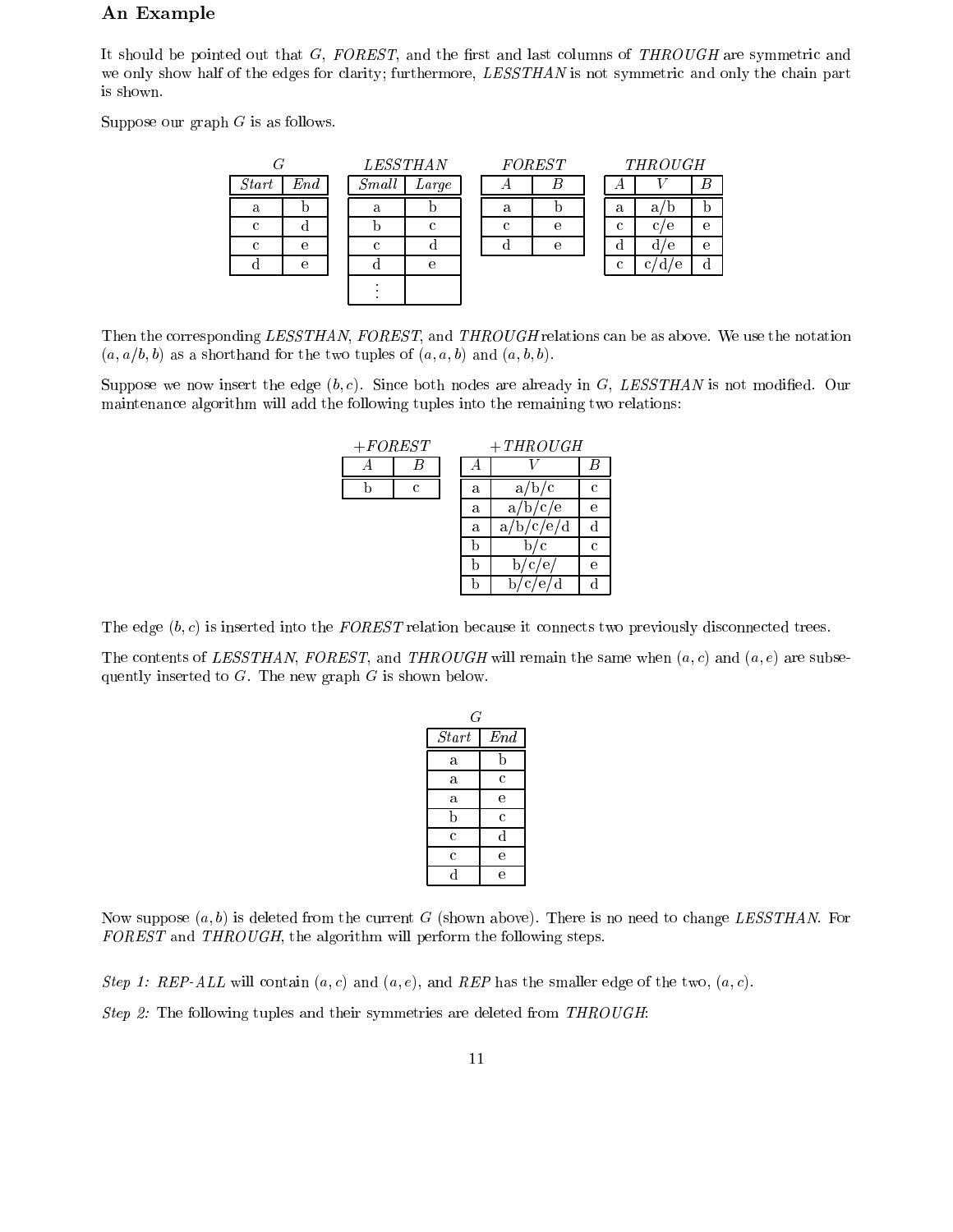|   | $-\,THROUGH$ |   |  |  |  |  |  |
|---|--------------|---|--|--|--|--|--|
|   |              | B |  |  |  |  |  |
| a | a/b          |   |  |  |  |  |  |
| a | a/b/c        | с |  |  |  |  |  |
| a | a/b/c/e      | е |  |  |  |  |  |
| a | a/b/c/e/d    |   |  |  |  |  |  |

Steps 3 and 4: The replacement edge is inserted into  $FOREST$  and THROUGH is updated accordingly using the insertion algorithm. The deletion edge  $(a, b)$  is deleted from FOREST. The resulting relations are as follows.

| G            |     | <i>LESSTHAN</i> |       | <b>FORE</b> |  |
|--------------|-----|-----------------|-------|-------------|--|
| <b>Start</b> | End | Small           | Large | Start       |  |
| a            | C   | a               |       | a           |  |
| a            | е   |                 | C     |             |  |
|              | C   | C               |       | C           |  |
| C            |     |                 | e     |             |  |
| C            | е   |                 |       |             |  |
|              | e   |                 |       |             |  |

|                         | $\it FOREST$ |   | <b>THROUGH</b>   |   |  |  |
|-------------------------|--------------|---|------------------|---|--|--|
| $^{\iota}$ art          | $\emph{End}$ |   |                  | В |  |  |
| a                       | C            | a | a/c              | C |  |  |
| $\overline{\mathrm{b}}$ | $\mathbf c$  | a | a                | b |  |  |
| $\mathbf c$             | e            | a | a<br>e           | е |  |  |
| $\overline{\mathrm{d}}$ | e            | a | d<br>a<br>C      | d |  |  |
|                         |              | b | C                | C |  |  |
|                         |              | h | e                | e |  |  |
|                         |              |   | d<br>b<br>Ċ<br>e | d |  |  |
|                         |              | C | C<br>е           | е |  |  |
|                         |              | C | с<br>е<br>O      |   |  |  |

d  $d/e$  e

# 4 Transitive Closure of Arbitrary Directed Graphs

Arbitrary directed graphs are the most complicated graphs considered in this paper. In this section we present SQL queries for maintaining the transitive closure of these graphs. In contrast to acyclic graphs, it is not possible to use SQL queries to maintain the transitive closure of arbitrary directed graphs without using auxiliary relations [8]. Also, in contrast to undirected graphs, it is not known whether it is possible to maintain the transitive closure of arbitrary directed graphs using pure relational calculus. So we have to consider using more powerful features of SQL that we have managed to avoid in the two previous sections—aggregate functions and GROUPBY operator. These are features that makes SQL strictly more powerful than pure relational calculus [23, 25].

We use the technique from [22] to maintain the transitive closure of arbitrary directed graphs by SQL queries. The idea is to maintain complete information of all possible paths between the nodes of the graph. A path can basically be represented by its start node, its end node, and the set of all its intermediate nodes. To keep all the paths, it may appear that we need to store a nested relation, which of course cannot be done directly in a first-normal form relational database.

The trick around this little problem is to generate some unique numbers to identify each path. Then a path that is identified by the number i and starts at x, ends at y, and going through intermediate nodes  $n_1, ...,$  $n_k$  can be represented by the set of tuples  $(i, x, y, n_1), \ldots, (i, x, y, n_k)$ . Since the numbers identifying different paths are different, all these sets of tuples can be stored in the same table. As to how to generate these unique numbers, we just use the standard arithmetics and aggregate functions available in a typical commercial SQL database system!

In the rest of this section, we present the SQL queries for realizing the above solution to the problem of maintaining the transitive closure of arbitrary graphs. These queries are translated from theoretical results in [22].

We again use the schemas  $G(Start, End)$  and  $TC(Start, End)$  to represent the input graph and its transitive closure. In addition, we use two auxiliary relations  $R(Pnum, St, End, IntS, IntD)$  and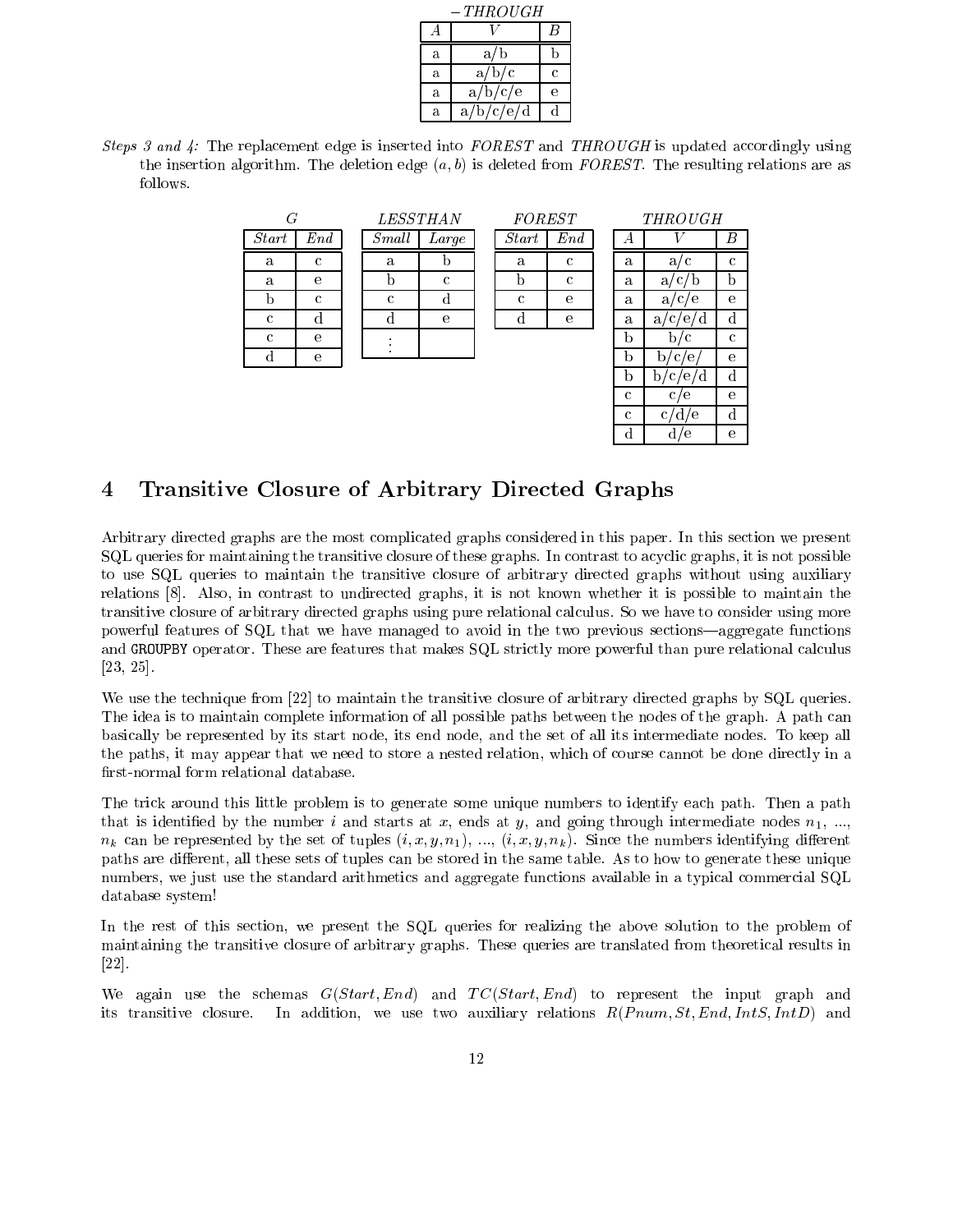$DUMMY(Pnum, St, End, IntS, IntD)$ . In both R and  $DUMMY$ , the attributes are interpreted as follow: Pnum is the number assigned to uniquely identify a path; St is the first node of the path; End is the last node of the path; IntS and IntD are two consecutive nodes on the path (IntS is source, IntD is destination.)

The auxiliary relation R is maintained in such a way that it contains a tuple  $(k, x, y, a, b)$  if and only if the path whose number is k starts from x, ends in y, and goes through the edge from a to b. The relation  $DUMMY$ contains exactly one tuple  $(0, NULL, NULL, NULL, NULL)$  that is needed to handle computation of MAX aggregate function when  $R$  is empty.

In what follows,  $\textit{pairing}(x, y)$  is the pairing function on natural numbers:

$$
pairing(x,y) = \frac{(x+y)(x+y+1)}{2} + y
$$

# Deriving Transitive Closure From <sup>R</sup>

Given the property of R, the transitive closure of G can be easily derived from  $R$ .

CREATE VIEW TC AS SELECT DISTINCT Start= St, End = End

It remains to explain how we maintain the auxiliary table  $R$  in SQL.

# Maintenance Under Deletions

Suppose an existing edge  $(a, b)$  is deleted. Then R is reconstructed trivially by deleting every path that goes through  $(a, b)$ .

SELECT Pnum FROM R WHERE  $IntS = a$  AND  $IntD = b$ INTO TEMP DEADPATH DELETE FROM R WHERE Pnum IN DEADPATH

# Maintenance Under Insertions

Insertion is more complicated, mostly because SQL is not well designed [5, 4]. Suppose a new edge  $(a, b)$  is inserted into  $G$ . The reconstruction of  $R$  requires the following 8 steps.

# Step 1

Create a temporary table  $VI(Pair, Comp1, Comp2, St, End)$ . The attributes of this view are interpreted as follow: Pair is a number identifying a new path that is being created by concatenating paths whose numbers in R are Comp1 and Comp2, via the new edge  $(a, b)$ ; St is the first node of the path; and End is the last node of the path. The purpose of this view is to generate new numbers to identify new paths formed by the linking of two old paths by the new edge  $(a, b)$ .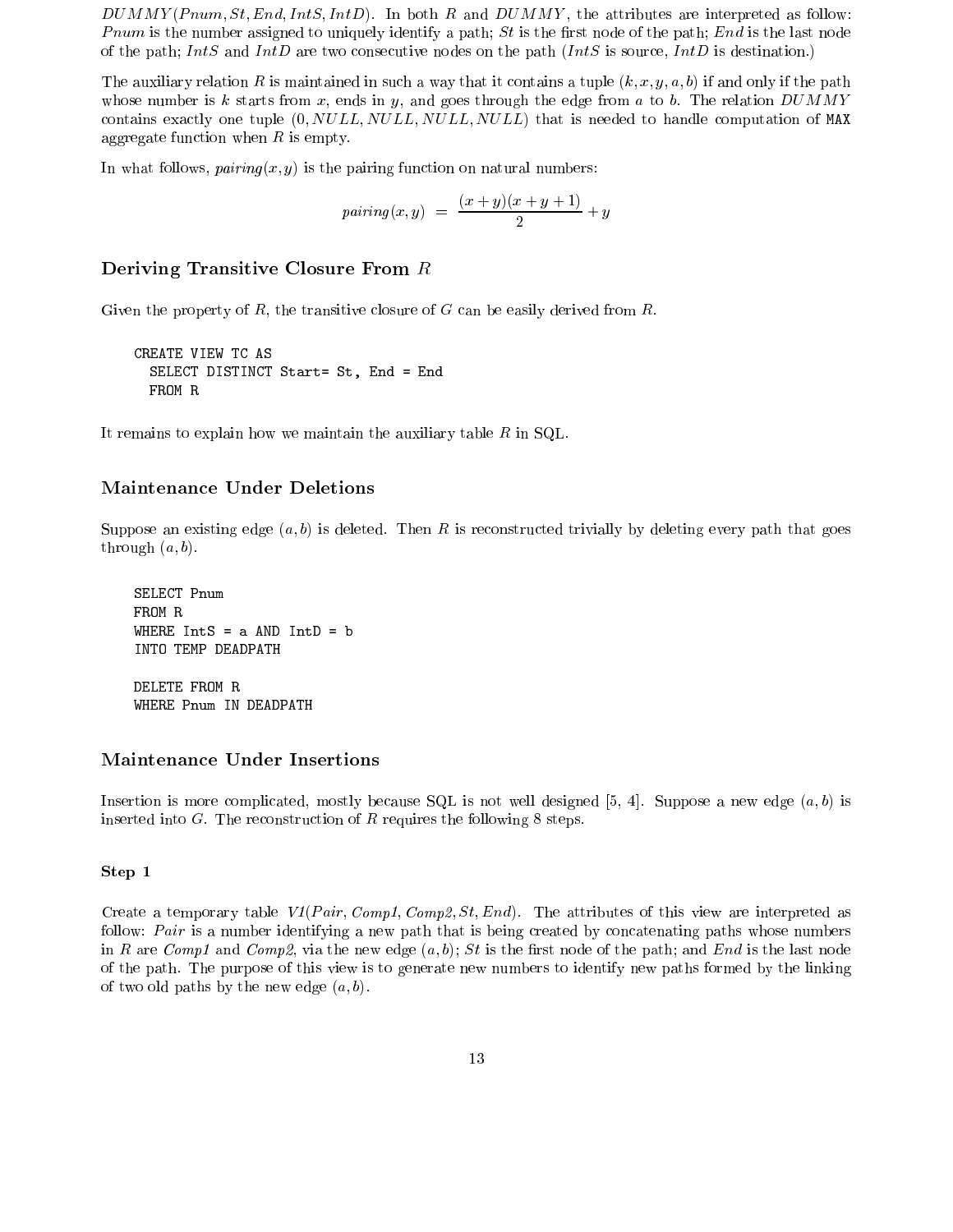```
SELECT DISTINCT
 Pair = pairing (R1.Pnum, R2.Pnum),
 Comp1 = R1.Pnum,Comp2 = R2.Pnum,St = R1.St,
      = R2.FndEnd
FROM R R1, R R2
WHERE R1. End = a AND R2. St = b
INTO V1
```
# Step 2

Create the first set to be inserted into  $R$ , given by paths formed by connecting two existing paths using the edge  $(a, b)$ . The numbers that uniquely identify these new paths have already been created in V1 of the previous step. All we need to do now is for each such new path, (1) add all intermediate edges of the its two component paths and  $(2)$  add  $(a, b)$  as an intermediate edge linking the two components. This step is accomplished by the SQL query below.

```
SELECT *
  FROM (
(1) SELECT DISTINCT
        Pnum = V1.Pair,
        St = VI.St,End = V1.Fnd,IntS = R.IntS,
        IntD = R.IntD
      FROM V1, R
      WHERE (R.Pnum = VI.Comp1 AND R.St = VI.St AND R.End = a)OR (R.Pnum = V1.Comp2 AND R.St = b AND R. End = V1.End)UNION
(2) SELECT DISTINCT
       Pnum = V1.Pair,
       St = VI.St,End = V1.Fnd,IntS = a,
       IntD = bFROM V1)
  INTO TEMP VINS1
```
# Step 3

Create a temporary table TEMP1 to give us all the paths we have found so far. This is a preparatory step for generating new numbers to identify the remaining new paths. The use of the  $DUMMY$  table is necessary to ensure that this view is nonempty.

SELECT \* FROM ( SELECT \* FROM VINS1 UNION SELECT \* FROM R UNION SELECT \* FROM DUMMY)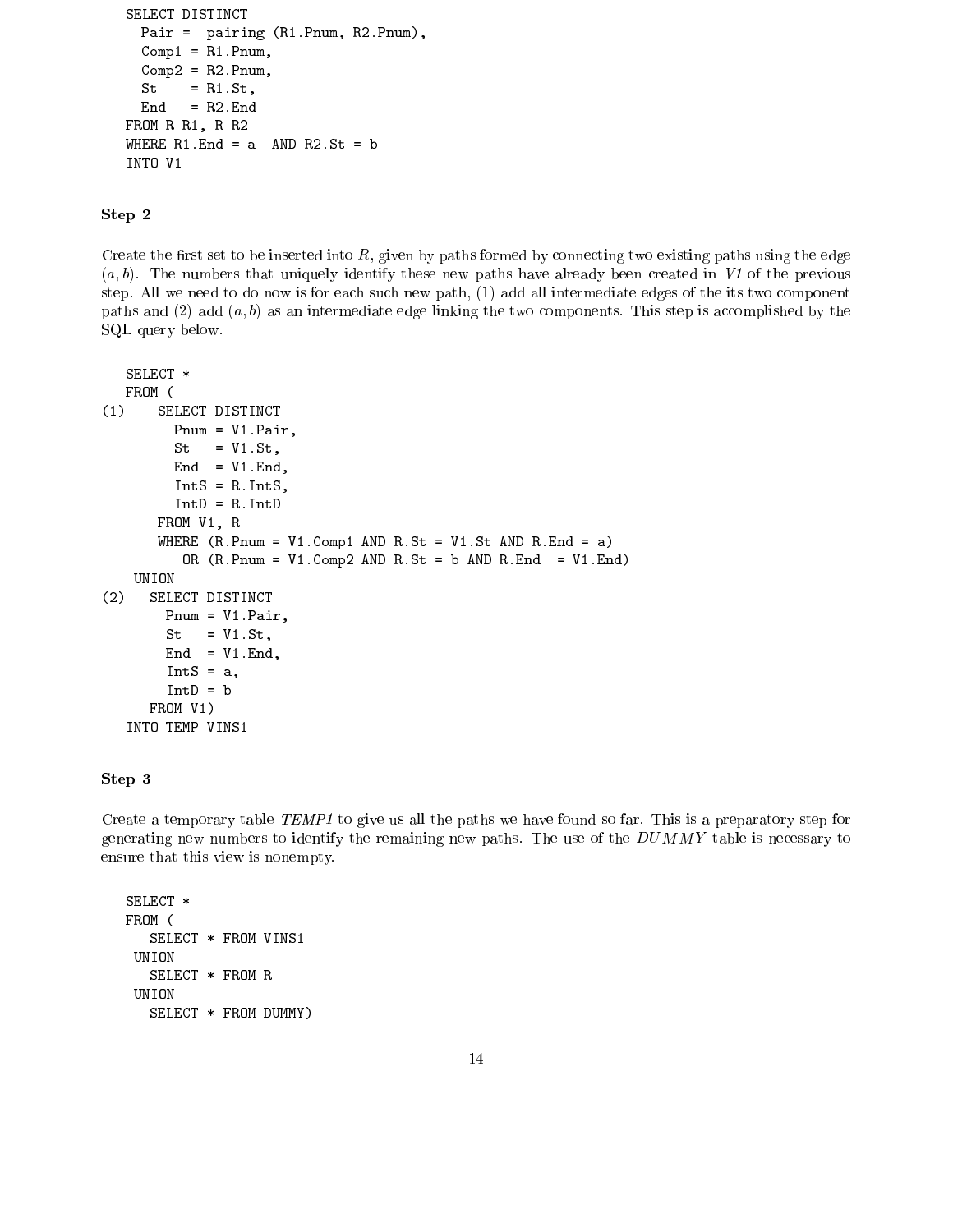INTO TEMP TEMP1

# Step 4

Find the maximum path number in TEMP1 and calculate a safe lower bound NewId for new path numbers. This lower bound is needed before we can generate new numbers to identify the remaining new paths.

```
SELECT DISTINCT Id = pairing (1+Pnum, Pnum)
FROM TEMP1
WHERE Pnum = (SELECT MAX(Pnum) FROM TEMP1)
```
# Step 5

Create the temporary table VINS2 to account for the edge  $(a, b)$  considered by itself as a path.

```
SELECT Pnum = NewId.Id,
       St = a,
      End = b,IntS = a,
       IntD = b,
FROM NewId
INTO TEMP VINS2
```
# Step 6

Create new paths that are constructed by adding the new edge  $(a, b)$  in front of an existing path. Every such new path contains exactly (1) all nodes from the existing path and (2) the new edge  $(a, b)$ .

```
SELECT *
  FROM (
   FROM (
(1) SELECT DISTINCT
       Pnum = pairing(R.Pnum, NewId.Id),
       St = a,
       End = R.Hnd,IntS = R.IntS,
       IntD = R.IntD
     FROM R, NewId
     WHERE R.St = bUNION
(2) SELECT DISTINCT
       Pnum = pairing(R.Pnum, NewId.Id),
       St = a,
       End = R.Hnd,IntS = a,
       IntD = bFROM R, NewId
     WHERE R.St = b)
 INTO TEMP VINS3
```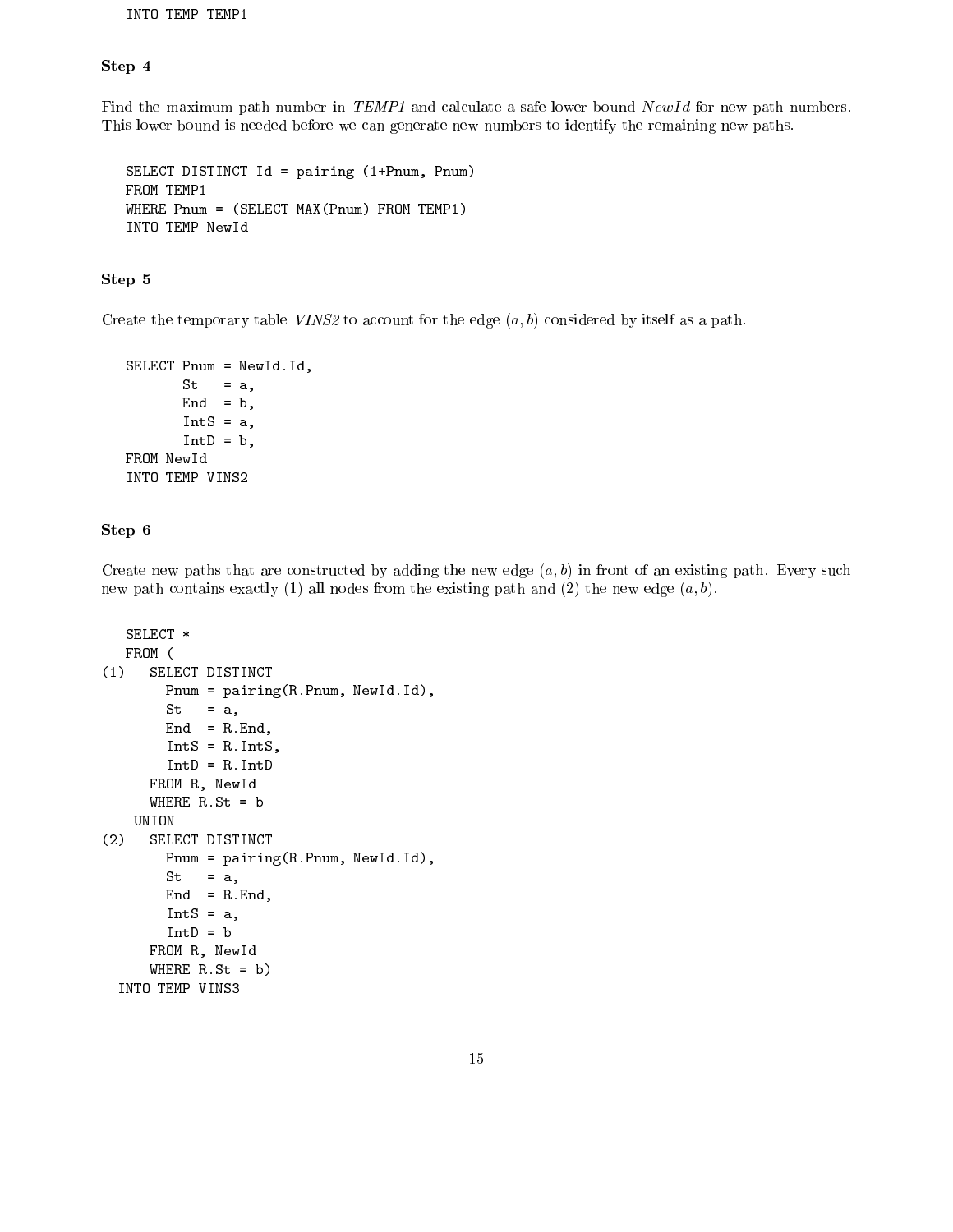# Step 7

Create a new view VINS4 to account for path which are formed by appending the new edge  $(a, b)$  to the tail of an existing path. Every such new path contains exactly (1) the nodes from the exiting path and (2) the new edge  $(a, b)$ .

```
SELECT *
  FROM (
(1) SELECT DISTINCT
       Pnum = pairing(R.Pnum, NewId.Id),
       St = R.St,
       End = b,IntS = R.IntS,
       IntD = R.IntD
     FROM R, NewId
     WHERE R. End = a
   UNION
(2) SELECT DISTINCT
       Pnum = pairing(R.Pnum, NewId.Id),
       St = R.St,End = b,
       IntS = a,
       IntD = bFROM R, NewId
     WHERE R. End = a)
  INTO TEMP VINS4
```
# Step 8

All new paths are now accounted for. We simply insert all of them into  $R$  to finish off the update.

```
INSERT INTO R
  SELECT * FROM VINS1
UNION
  SELECT * FROM VINS2
UNION
  SELECT * FROM VINS3
UNION
  SELECT * FROM VINS4
```
# An Example for the Insert Case

Assume that the graph in G contains two edges  $(x, a)$  and  $(b, y)$ . Then the table R is:

| Pnum | ľnd | $IntS$ , | ${\rm Int}{\rm D}$ |
|------|-----|----------|--------------------|
|      |     |          |                    |
|      |     |          |                    |

Suppose we want to insert the new edge  $(a, b)$ . Here is the step-by-step account of the process.

Step 1 Create V1 which contains one tuple  $(6, 1, 2, x, y)$ , here  $6 = pairing(1, 2)$ .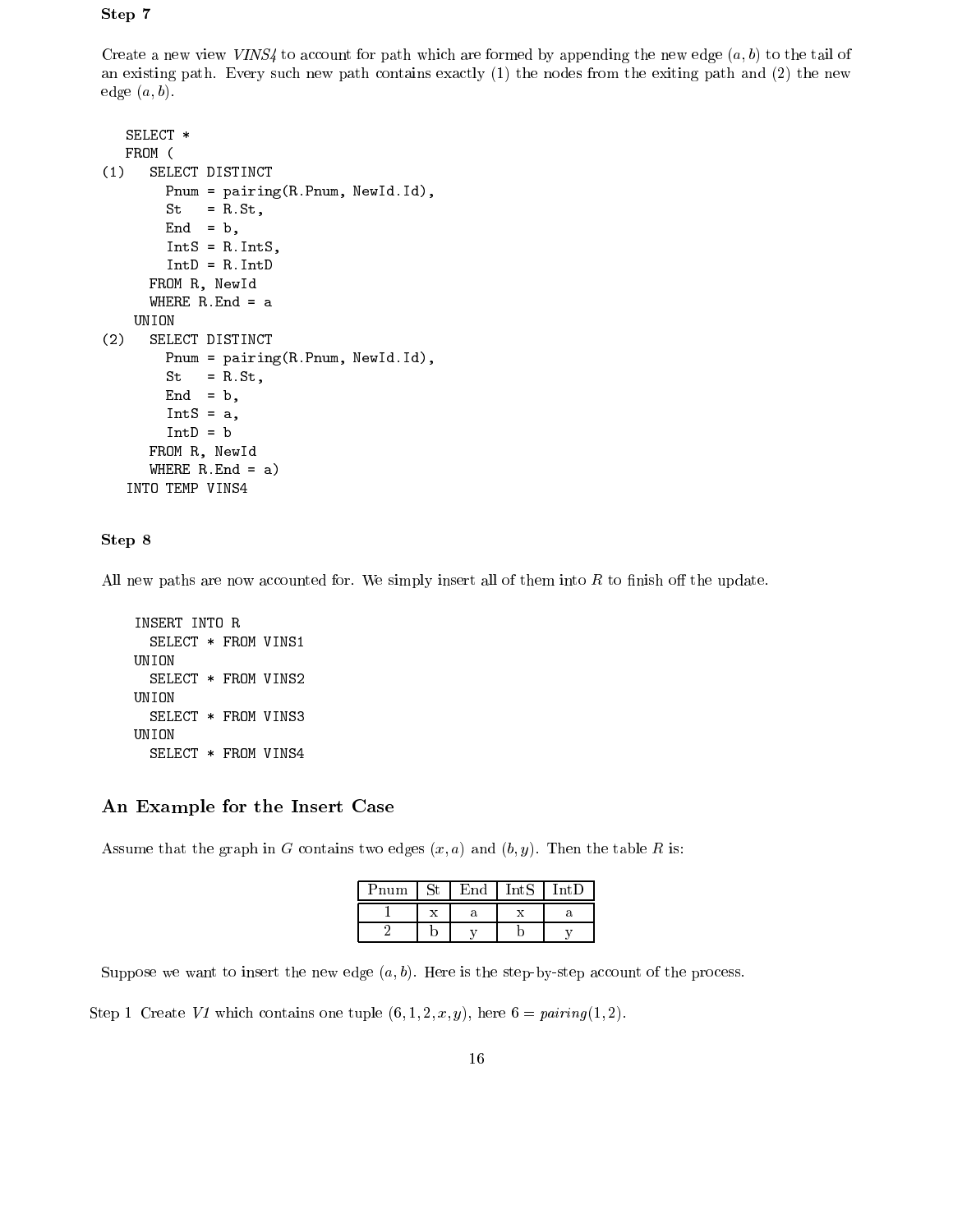Step 2 Create VINS1. The first select statement produces  $(6, x, y, x, a)$  and  $(6, x, y, b, y)$ . The second select produces  $(6, x, y, a, b)$ . So we get

| Pnum | $\mathop{\mathrm{St}}\nolimits$ | $\operatorname{End}$ | IntS | IntD |
|------|---------------------------------|----------------------|------|------|
|      | x                               |                      |      | а    |
|      | X                               |                      |      |      |
|      | X                               |                      | а    |      |

- Step 3 Create TEMP1 as the union of R, VINS1, and  $DUMMY$ .
- Step 4 *NewId* contains  $pairing(7,6) = 97$ .
- Step 5 Create VINS2, which contains one tuple  $(97, a, b, a, b)$ .
- Step 6 Create VINS3 corresponding to paths that start with  $(a, b)$ . The identifier of the only such path is  $pairing (2,97) = 5047.$  So we get *VINS3* as

| Pnum | $\rm St$ | $\vert$ End $\vert$ IntS |   | IntD |
|------|----------|--------------------------|---|------|
| 5047 |          |                          |   |      |
| 5047 |          |                          | а |      |

Step 7 Create VINS4 corresponding to paths that end with  $(a, b)$ . The identifier of the only such path is  $pairing (1,97) = 4948$ . So we get VINS4 as

| Pnum | $St$ $EntS$ |   | IntD |
|------|-------------|---|------|
| 4948 |             |   |      |
| 494× |             | а |      |

Step 8 Insert all of them into  $R$ . The updated value of  $R$  is

| Pnum           | $\mathop{\mathrm{St}}\nolimits$ | End | IntS        | IntD |
|----------------|---------------------------------|-----|-------------|------|
|                | $\mathbf x$                     | a   | X           | a    |
| $\overline{2}$ | b                               | у   | b           | у    |
| 6              | X                               | у   | $\mathbf X$ | a    |
| 6              | X                               | у   | b           | у    |
| 6              | $\mathbf x$                     | у   | a           | b    |
| 97             | a                               | b   | a           | b    |
| 5047           | a                               | у   | b           | у    |
| 5047           | a                               | у   | a           | b    |
| 4948           | $\mathbf x$                     | b   | $\mathbf x$ | a    |
| 4948           | $\mathbf x$                     | h   | a           | b    |

After that, the transitive closure TC can be extracted as the projection of the new value of R onto the St and End attributes:

| <b>Start</b> | End |
|--------------|-----|
| X            | a   |
|              | V   |
| X            | V   |
| a            | b   |
| a            |     |
| X            |     |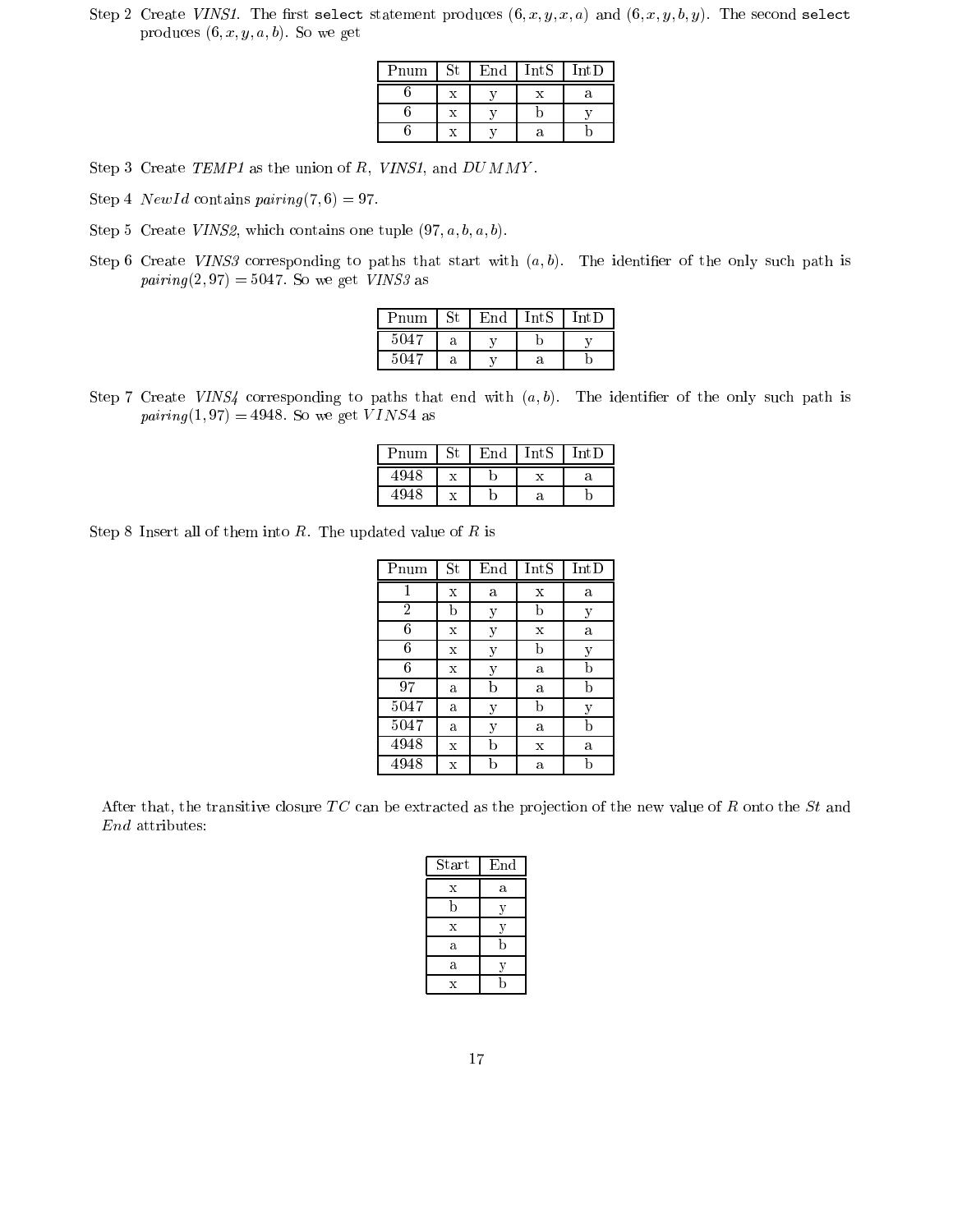# Remark

One may notice that path identiers grow very fast. One can introduce some extra steps to renumber the paths. This can be done as follows.

First we create a mapping NM3 from the old Pnum's to new consecutive numerical identifiers. This can be accomplished in three extra steps using GROUPBY and the standard aggregate function COUNT of SQL.

```
CREATE VIEW NM1(Pnum) AS
  SELECT DISTINCT Pnum
  FROM R
CREATE VIEW NM2(Pnum) AS
  SELECT First = s.Pnum, Second = r.Pnum
  FROM NM1 s, NM1 r
  WHERE s.Pnum <= r.Pnum
SELECT First = NM2.First, Second = COUNT(NM2.Second)
FROM NM2
GROUPBY First
INTO TEMP NM3
```
 $NM1$  is a copy of all the Pnum's currently in used. NM2 pairs each Pnum to those Pnum's that are less than it. Then we can simply do a GROUPBY and COUNT on NM2 to generate the table NM3 which maps each old Pnum to its "rank" (ie. the number of existing P num's less than that old P num.) These ranks can then be used as our new consecutive numerical identifiers. Continuing with our example, this yields:

| First             | Second |
|-------------------|--------|
|                   |        |
| 2                 | 2      |
| 6                 | 3      |
| 97                |        |
| 4948              | 5      |
| $\overline{50}47$ | հ      |

Finally, we use a join to apply this mapping to renumber the  $Pnum$ 's.

```
UPDATE R
  SET Pnum = NM3.Second
  FROM R, NM3
  WHERE R.Pnum = NM3.First
```
This update results in the following value of  $R$ , where  $Pnum$  now takes on small consecutive values.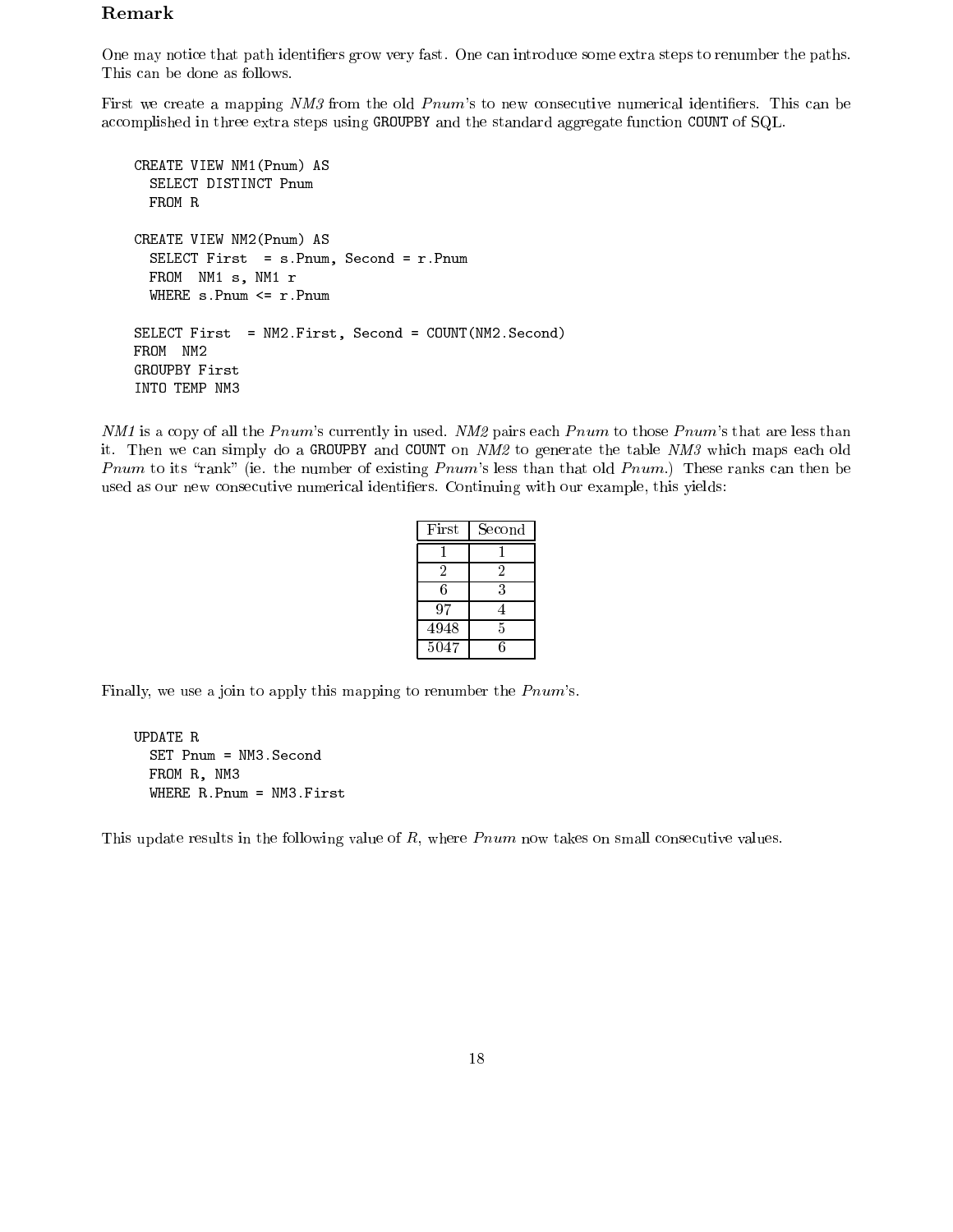| Pnum           | St          | End | $Int\overline{S}$ | IntD |  |
|----------------|-------------|-----|-------------------|------|--|
|                | $\mathbf x$ | a   | $\mathbf X$       | a    |  |
| $\overline{2}$ | b           | у   | b                 | у    |  |
| 3              | $\mathbf x$ | у   | $\mathbf X$       | a    |  |
| 3              | X           | у   | b                 | у    |  |
| 3              | $\mathbf x$ | у   | a                 | b    |  |
| 4              | a           | h   | a                 | b    |  |
| 6              | a           | y   | b                 | y    |  |
| 6              | a           | у   | a                 | b    |  |
| 5              | $\mathbf x$ | b   | $\mathbf x$       | a    |  |
| 5              | $\mathbf x$ |     | a                 | b    |  |

#### $\overline{5}$ Complexity

We re-iterate the main point of this paper: There is much more to the idea of incremental evaluation than the view that it is merely a means to avoid expensive re-computation. For example, transitive closure cannot be expressed in relational databases using SQL without incremental evaluation but can be expressed in relational databases using SQL, in the setting of an incremental evaluation system. In other words, avoidance of the cost of recomputation is not even the issue here, for the query is not even do-able in SQL without incremental evaluation in the first place!

Nevertheless, it is still useful to consider the complexity of our incremental evaluation systems. For this purpose it is useful to make comparisons with some typical algorithms that compute transitive closure of graphs from scratch. A fairly standard database-style algorithm is based on iterated joins, which essentially repeats the query SELECT Start=G.Start, End=TC.End FROM G, TC WHERE G.End = TC.Start INTO TC as many times as there are edges in G. Note that while this query is in SQL, the process that iterates it must be programmed in an external language such as  $\cup$ . The time complexity of this algorithm is  $O(n^\ast)$  for a dense graph having  $n$  edges. In the presence of appropriate indices, the complexity can be reduced to  $O(n^2 \log n)$ . A standard nondatabase-style algorithm is the Warshall algorithm [28]. Note that this is a main-memory algorithm and thus extra work is required if the graph resides in a database. The cost of this algorithm is  $O(v^\ast)$  for a graph having v vertices, which is approximately  $n<sup>2</sup>$  for a dense graph having n edges.

Let us begin with acyclic graphs. The cost of inserting a new edge can be estimated in terms of the number of joins as follows (we can ignore the cost of other operations, as the cost of joins dominates the overall cost.) 1 join is required to calculate  $TC\text{-}NEW$ , 1 join is required to calculate  $DELTA$  (since the existence test has the cost of a join), giving us two joins in total. The cost of deleting an existing edge can also be estimated in terms of the number of joins. 1 join is required to calculate SUSPECT, 1 join is required to calculate TRUSTY, 3 joins are required to calculate  $TC-NEW$  (actually, this one can be easily optimized to 2 joins), 1 join is required to carry out the final deletions, giving us 6 joins in total. Assuming that the graph is dense so that the number of edges in G and TC are both approximately n, then the cost of maintaining the transitive closure of acyclic graphs under our setting is at worst approximately  $on^-$ , as all relations involved in our 6 joins would also be approximately  $n$  edges in size. This is considerably better than the cost of the standard database-style transitive closure algorithm. However, it is slightly poorer than the Warshall algorithm. In the presence of suitable indices (which we can easily create), the cost of a join over a pair of relations of size n is  $O(n \log n)$ . Then the cost of our incremental evaluation system is reduced to approximately  $6n \log n$ , which is better than the standard database algorithm with indices as well as the Warshall algorithm.

Let us now consider the undirected graphs. We ignore the cost of maintaining LESSTHAN, since in real life, nodes in the graphs are atomic ob jects like strings and numbers, for which an order can be obtained from the underlying relational database system. The cost of inserting a new edge is estimated as follows. No join is required to calculate FOREST, no join is required to calculate  $T-STAR$ , 8 joins are required to update THROUGH, giving us 8 joins in total. The cost of deleting an existing edge is estimated as follows. 1 join is required to calculate REP-ALL, 1 join is required to calculate REP (assuming the use of LESSTHAN is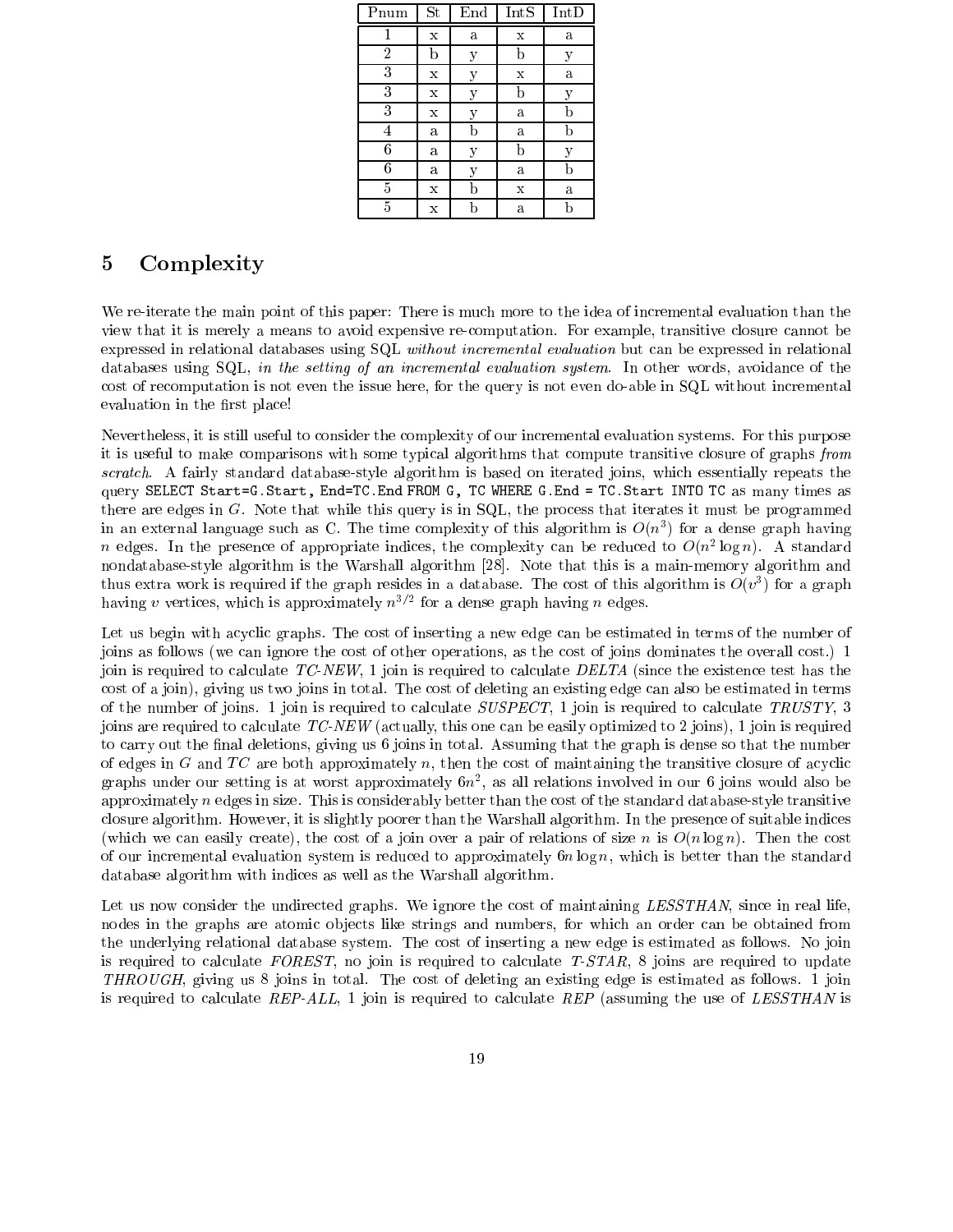replaced by the appropriate comparison operation of the underlying database system), 4 joins are used to compute DELTA, no join is needed to update FOREST, 8 joins to update THROUGH (this part was not shown), giving a total of 14 joins. Assuming that the graph is dense so that the number of edges in  $G$  and  $TC$ are both approximately  $n$ . Then the number of edges in  $\overline{I}$  HROUGH is approximately  $n^{2/2}$ . Even though the joins involve  $\bm{I}\bm{H}\bm{K} \bm{U} \bm{U} \bm{G}\bm{H},$  a careful inspection shows that only about  $n$  of these  $n^{3/2}$  in  $\bm{I}\bm{H}\bm{K} \bm{U} \bm{U} \bm{G}\bm{H}$  are involved in these joins, since these joins are always preceded by selections. Thus the cost of maintaining undirected transitive closure under our incremental setting is about 14n2 , as all the relations involved in our 14 joins would also be about  $n$  edges in size. Even for moderate  $n$ , this is still better than the cost of the standard databasestyle transitive closure algorithm. However, it is not as good as the Warshall algorithm. In the presence of suitable indices, the cost of our incremental evaluation can be reduced to approximately  $14n \log n$ , which is better than the standard database-style transitive closure algorithm as well as the Warshall algorithm.

So we see that our incremental evaluation systems for acyclic and undirected transitive closure have two advantages: They are expressible using nothing more than SQL and they are also relatively more efficient than typical transitive closure algorithms based on re-computation. For the case of arbitrary directed graphs, the complexity of our incremental evaluation system is not so good. In a dense graph, the number of paths is exponential with respect to the number of edges in the graph. So for dense graphs, the size of  $R$ , which stores all possible paths, would also be exponential. As a consequence, the worst-case cost in terms of time is also exponential. The point of our incremental evaluation system for the transitive closure of arbitrary graphs is thus a theoretical one: It is possible to compute the transitive closure of arbitrary graphs in SQL in an incremental setting.

# 6 Theory of Incremental Evaluation Systems

Having discussed the SQL queries of IES for transitive closures, let us give a brief overview of the theory of IES. We first recall the concept of IES. Suppose we have a query Q. An IES( $\mathcal{L}$ ) for maintaining the query Q. is a system consisting of an input database  $I$ , an answer database  $A$ , an optional auxiliary database, and a finite set of maintenance functions that correspond to the different kinds of permissible updates to the input database. These maintenance functions take as input, the corresponding update, the input database, the answer database, and the auxiliary database; and they collectively produce as output the updated answer database and the updated auxiliary database. There are only two requirements: the condition  $A = Q(I)$  must be maintained, and the maintenance functions must be expressible in the language  $\mathcal{L}$ . ( $\mathcal{L}$  is called the ambient language of the IES.) We only consider queries from flat relations to flat relations; and in this paper permissible updates are restricted to the insertion and deletion of a single tuple. A further restriction is also imposed so that the constants that appear in the auxiliary database must also appear in the database or in the answer or in some xed set.

The earliest formulation of  $\textsf{IES}$  is [18]; successive refinements were given in [11, 17, 15]. These papers considered the first-order incremental evaluation system,  $\text{IES}(\mathcal{FO})$ , which uses first-order logic to express maintenance functions. It is thus equivalent to IES where pure relational calculus is used as the ambient language. A closely related formalism is dynamic first-order, DynFO, of [27]. While DynFO is similar to  $\textsf{IES}(\mathcal{FO})$  in many aspects, there are some important differences between the two, see [27, 15] for comparison. Here, we will use  $\text{IES}(\mathcal{FO})$ for illustration.

For each relation symbol  $R$ , we use  $R^+$  to refer to the instance of  $R$  *before* an update, and  $R^+$  the instance of  $R$ after the update (here 'o' stands for old and 'n' for new). Consider the view even that is defined to be  $\{1\}$  if the relation R has even cardinality and  $\{\}\$  if R has odd cardinality. While even is well known to be inexpressible in relational calculus [1], it can be expressed in  $\text{IES}(\mathcal{FO})$ . The update function for even when a tuple t is deleted from  $R$  is given by

 $even^{-}(1)$  in  $(R^{-}(t) \wedge \neg even^{-}(1)) \vee (\neg R^{-}(t) \wedge even^{-}(1)).$ 

The update function when a tuple t is inserted into  $R$  is given by

 $even^{-}(1)$  iff  $(R^{-}(t) \wedge even^{-}(1)) \vee (\neg R^{-}(t) \wedge \neg even^{-}(1)).$ 

The  $\text{IES}(\mathcal{FO})$  that we used to maintain *even* as above is also called a space-free  $\text{IES}(\mathcal{FO})$ , because it does not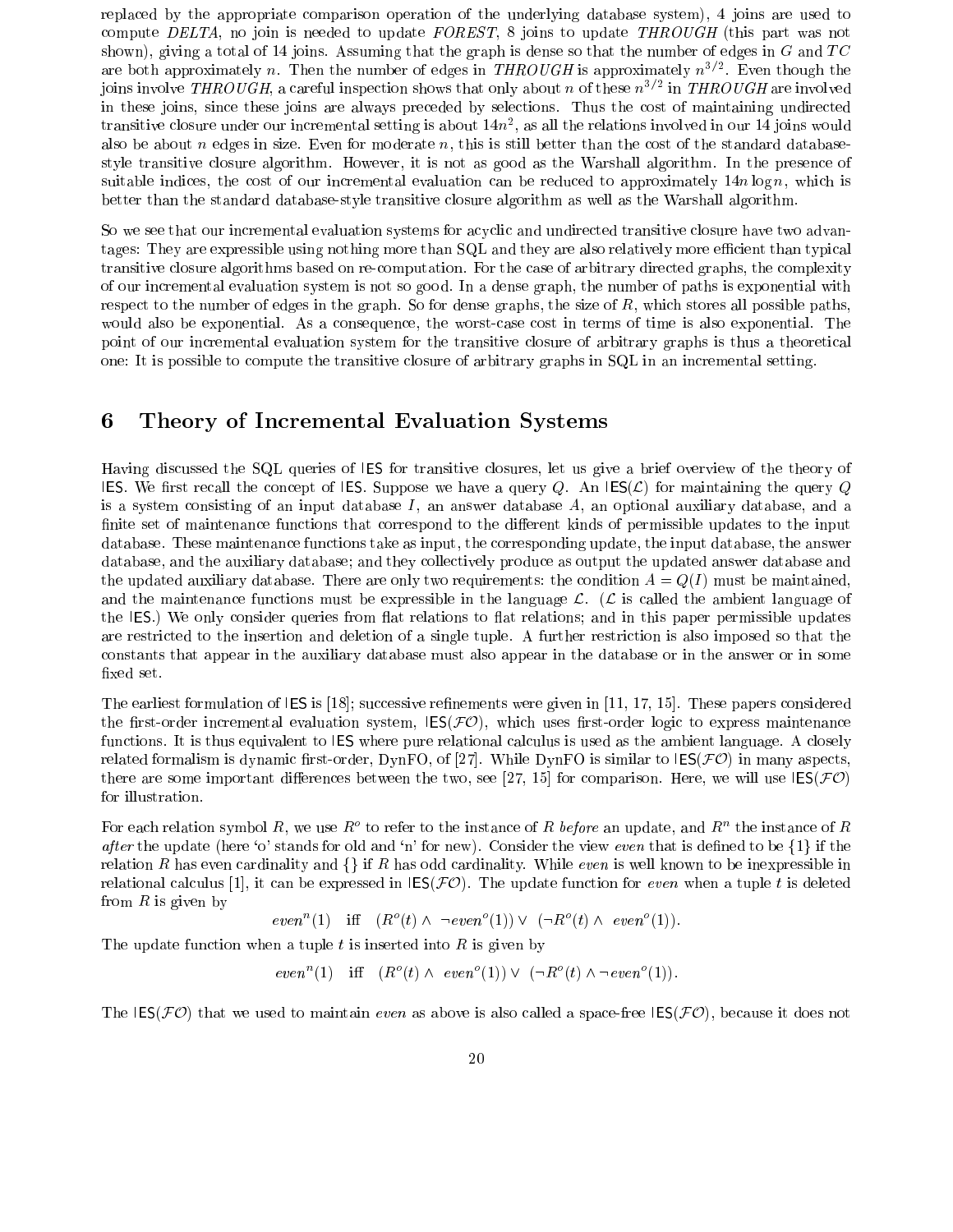make use of any auxiliary relations. It is sometimes necessary to use auxiliary relations. We write  $\text{IES}(\mathcal{FO})_k$  to mean the subclass of  $\text{IES}(\mathcal{FO})$  where auxiliary relations of arities up to k can be used. That is, each auxiliary relation has at most k attributes. In general, we write  $\text{IES}(\mathcal{L})_k$  to mean the subclass of  $\text{IES}(\mathcal{L})$  where flat auxiliary relations of arities up to k can be used.

Much is already known about  $\text{IES}(\mathcal{FO})$ . The transitive closure of acyclic graphs can be maintained in space-free IES(FO) [13]. The transitive closure of undirected graphs can be maintained in IES(FO)3 [27] and even in IES IES(FO)2 In a failure the strictness of the IESC prove the IESC prove the IESC prove the IESC prove the IESC prove the IESC prove the IESC prove the IESC prove the IESC prove the IESC proved by Dong proved by Dong proved that equi-cardinality of relations of arbitrary arities can be maintained in IES(FO)2 [19]. Dong and Su [14] showed that the  $\text{IES}(\mathcal{FO})_k$  hierarchy is strict for  $k \leq 2$ .

More recently, using a result of Cai [3], Dong and Su showed in [15] that the  $\text{IES}(\mathcal{FO})_k$  hierarchy is strict for every k. That is, for every  $k > 0$  there is a query Q that can be maintained with the help of auxiliary relations of arity up to k, but cannot be maintained with the help of auxiliary relations of arity up to  $k-1$ , when the ambient language is the relational calculus. However, their example query that proved the strict inclusion of  $\text{IES}(\mathcal{FO})_k$  in  $\text{IES}(\mathcal{FO})_{k+1}$  had input arity 6k. Even more recently, Dong and Zhang [20] separated  $\text{IES}(\mathcal{FO})_k$ from  $\text{IES}(\mathcal{FO})_{k+1}$  using an example query of arity  $3k+1$ . However, it is open if there is an  $\text{IES}(\mathcal{FO})$  for transitive closure of arbitrary directed graphs. It is also open whether the  $\text{IES}(\mathcal{FO})_k$  hierarchy remains strict if we restrict to queries having fixed input arity. For example, it is not known if the  $\text{IES}(\mathcal{FO})_k$  hierarchy is strict when restricted to graph queries.

Besides these unresolved problems,  $\text{IES}(\text{FO})$  has the further problem of not properly reflecting the power of practical relational systems. This is because  $\text{IES}(\mathcal{FO})$  uses relational calculus as its ambient language, while practical relational systems use SQL, which is more powerful than relational calculus. This motivated Libkin and Wong to study incremental evaluation systems where the ambient language is N RC<sup>aggr</sup>, a theoretical reconstruction of SQL based on a nested relational calculus [23]. We use the notation  $\text{IES}(\mathcal{NRC}^{\text{aggr}})$  to denote the incremental evaluation system where both the input database and the answer are flat relations, but the auxiliary database may involve nested relations. We use the notation  $\text{IES}(\mathcal{SQL})$  when the auxiliary database is also restricted to flat relations. The rationale for the  $\text{IES}(\mathcal{SQL})$  is that it approximates more closely what could be done in a relational database, which can store only flat tables. With features such as nesting of intermediate data (as in GROUPBY) and aggregates, the ambient language has essentially the power of SQL, hence the notation.

Many questions about the power of  $\text{IES}(\mathcal{SQL})$  have been answered recently. Dong, Libkin, and Wong showed that space-free  $\text{IES}(\mathcal{SOL})$  is unable to maintain transitive closure of arbitrary graphs [8]. In a later paper, they also proved that transitive closure of arbitrary graphs remains unmaintainable in  $\text{IES}(SQ\mathcal{L})$  even in the presence of auxiliary data whose degrees are bounded by a constant, or are extremely small compared to the size of the input database [9]. On the positive side, Libkin and Wong recently showed that if the bounded degree constraint on auxiliary data is removed, transitive closure of arbitrary graphs becomes maintainable in  $\text{IES}(\mathcal{SQL})$  [22]. In fact, this query (and even the alternating path query which is complete for polynomial-time) can be maintained in  $\text{IES}(\mathcal{SQL})_2$ , because the  $\text{IES}(\mathcal{SQL})_k$  hierarchy collapses to  $\text{IES}(\mathcal{SQL})_2$ , that is,  $\text{IES}(\mathcal{SQL})_k = \text{IES}(\mathcal{SQL})_2$  for k 2 [22].

Another result of Libkin and Wong [22] states that  $\text{IES}(\mathcal{NRC}^{\text{aggr}})$  and  $\text{IES}(\mathcal{SQL})$  are equivalent. That means the restriction to flat tables does not incur a loss in power. Since many problems have a clearer and simpler implementation in IES( $NRC<sup>agg</sup>$ ), this equivalence gives us a way to "port" such theoretical implementations to the more realistic platform of commercial SQL database systems.

One can also ask what exactly is the limit of the power of  $\text{IES}(\mathcal{SQL})$ ? Results aimed at answering this question have recently become available [24]. On the positive side, all relational queries expressible in second-order logic, and hence having the polynomial-hierarchy data complexity [21], are maintainable in  $\text{IES}(\mathcal{SQL})$  in a uniform manner. On the negative side, this is very close to the upper bound on the power of  $\text{IES}(\mathcal{SQL})$ . From these results and the practical examples from earlier sections, we conclude that practical relational databases, as well as more advanced systems like Kleisli [6], possess remarkable power (through maintenance) in a way that was little suspected before.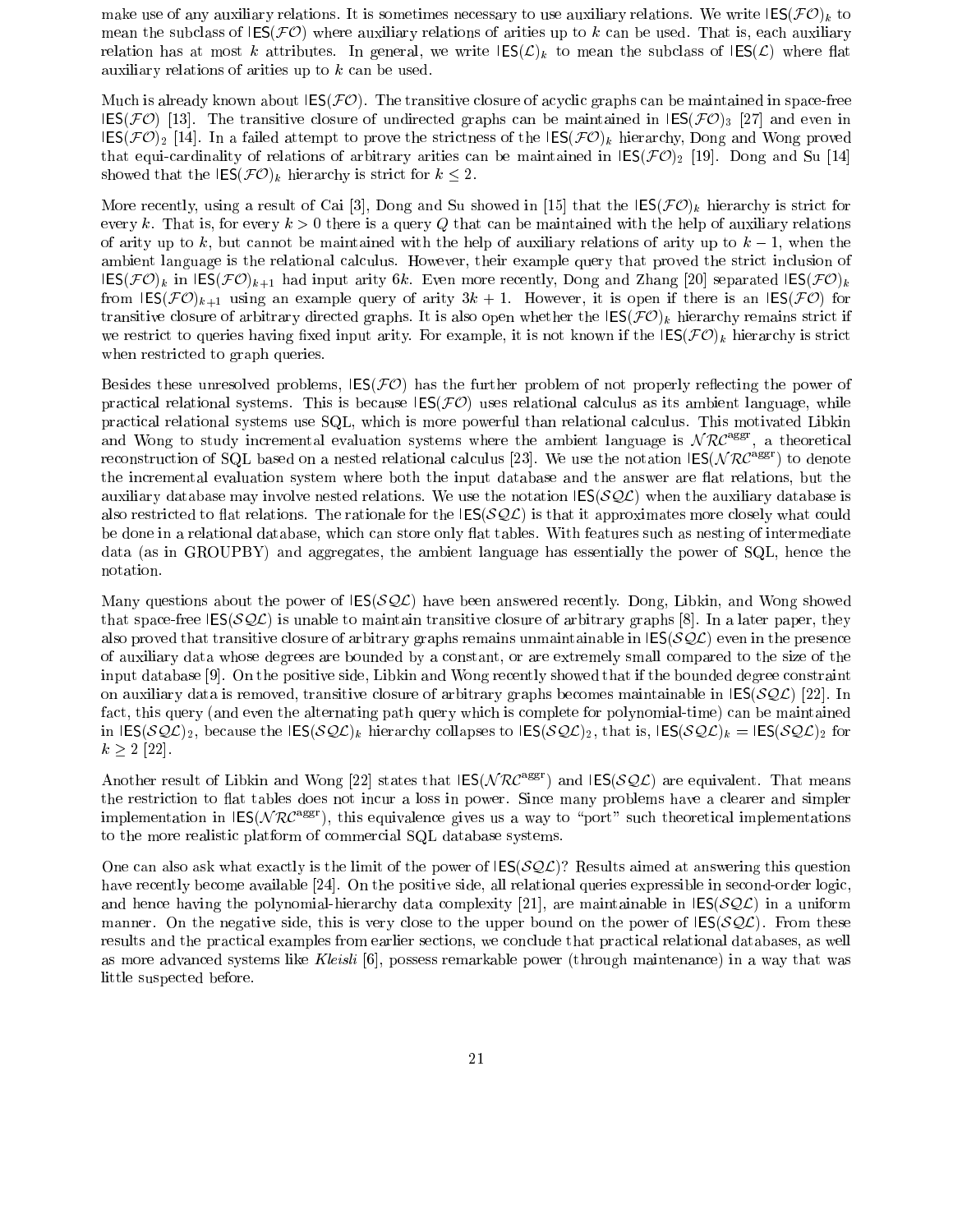# Acknowledgement

Guozhu Dong acknowledges support by research grants from the Australian Research Council. Jianwen Su was supported in part by NSF grants IRI-9411330 and IRI-9700370. Part of this work was done while Guozhu Dong was at the University of Melbourne and while Limsoon Wong was visiting Bell Laboratories.

# References

- [1] S. Abiteboul, R. Hull, and V. Vianu. Foundations of Databases. Addison-Wesley, 1995.
- [2] A. V. Aho and J. D. Ullman. Universality of data retrieval languages. In Proceedings 6th Symposium on Principles of Programming Languages, Texas, pages  $110{-}120$ , January, 1979.
- [3] J.-Y. Cai. Lower bound for constant-depth circuits in the presence of help bits. Information Processing Letters,  $36:79-83$ , 1990.
- [4] C. J. Date. A critique of the SQL database language.  $SIGMOD$  Record, 14(3):8-52, November 1984.
- [5] C. J. Date. Some principles of good language design. *SIGMOD Record*, 14(3):1-7, November 1984.
- [6] S. Davidson, C. Overton, V. Tannen, and L. Wong. BioKleisli: A digital library for biomedical researchers. International Journal of Digital Libraries,  $1(1):36-53$ , April 1997.
- [7] G. Dong and R. Kotagiri. Maintaining constrained transitive closure by conjunctive queries. Proceedings of International Conference on Deductive and Ob ject-Oriented Databases, Switzerland, 1997. Springer-Verlag.
- [8] G. Dong, L. Libkin, and L. Wong. On impossibility of decremental recomputation of recursive queries in relational calculus and SQL. In Proceedings of 5th International Workshop on Database Programming Languages, Gubbio, Italy, September 1995, Springer Electronic Workshops in Computing, page 8, 1996. Available at http: //www.springer.co.uk /eWiC /Workshops /DBPL5.html.
- [9] G. Dong, L. Libkin, and L. Wong. Local properties of query languages. In Proceedings of 6th International Conference on Database Theory, pages 140-154, Delphi, Greece, January 1997.
- [10] G. Dong and C. Pang. Maintaining transitive closure in rst-order after node-set and edge-set deletions. Information Processing Letters,  $62(3):193-199$ , 1997.
- [11] G. Dong and J. Su. First-order incremental evaluation of datalog queries. In Catriel Beeri, Atsushi Ohori, and Dennis Shasha, editors, Proceedings of 4th International Workshop on Database Programming Languages, New York, August 1993, pages 295–308. Springer-Verlag.
- [12] G. Dong and J. Su. Increment boundedness and nonrecursive incremental evaluation of datalog queries. In LNCS 893: Proceedings of 5th International Conference on Database Theory, Prague, Czech Republic, January 1995, pages  $397-410$ . Springer-Verlag.
- [13] G. Dong and J. Su. Incremental and decremental evaluation of transitive closure by first-order queries. Information and Computation,  $120(1):101{-}106$ , July 1995.
- [14] G. Dong and J. Su. Space-bounded FOIES. In Proceedings of 14th ACM Symposium on Principles of Database Systems, San Jose, California, pages 139–150, May 1995.
- [15] G. Dong and J. Su. Arity bounds in first-order incremental evaluation and definition of polynomial time database queries. Journal of Computer and System Sciences, 57(3):289-308, December 1998.
- [16] G. Dong and J. Su. Deterministic FOIES are strictly weaker. Annals of Mathematics and Artificial  $Intelligence, 19(1-2):127–146, 1997.$